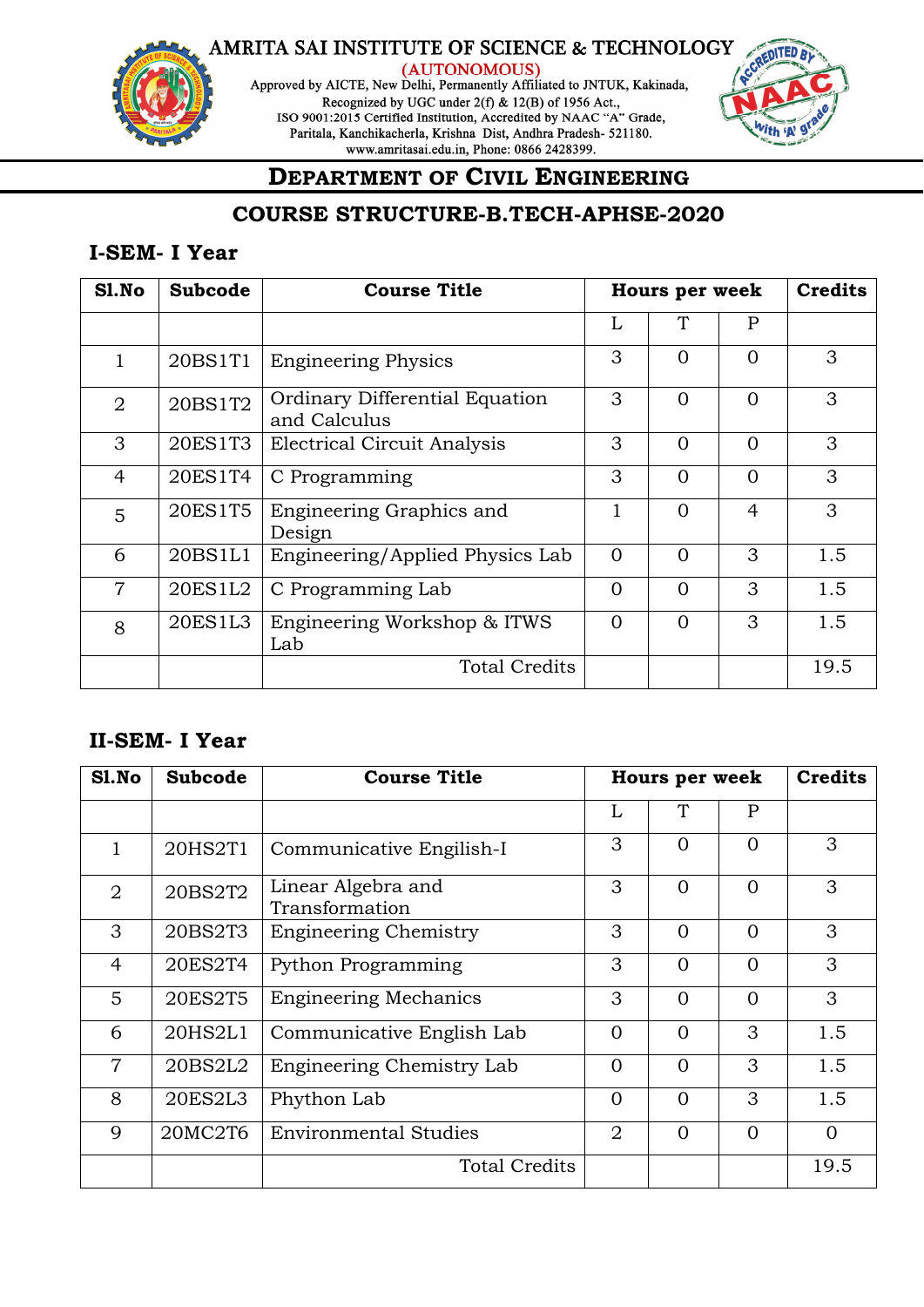

(AUTONOMOUS)<br>Approved by AICTE, New Delhi, Permanently Affiliated to JNTUK, Kakinada, Recognized by UGC under 2(f) & 12(B) of 1956 Act., ISO 9001:2015 Certified Institution, Accredited by NAAC "A" Grade,<br>Paritala, Kanchikacherla, Krishna Dist, Andhra Pradesh-521180. www.amritasai.edu.in, Phone: 0866 2428399.



## **DEPARTMENT OF CIVIL ENGINEERING**

### **III-SEM- II Year**

| S1.No          | <b>Subcode</b>                                           | <b>Course Title</b>                                                                                                                     | <b>Hours per week</b> |          | <b>Credits</b> |                |
|----------------|----------------------------------------------------------|-----------------------------------------------------------------------------------------------------------------------------------------|-----------------------|----------|----------------|----------------|
|                |                                                          |                                                                                                                                         | L                     | T        | $\mathbf{P}$   |                |
| $\mathbf{1}$   | 20BS3T1                                                  | Numerical Analysis and Statistics                                                                                                       | 3                     | $\Omega$ | $\Omega$       | 3              |
| $\overline{2}$ | 20CE3T2                                                  | Strength of Material                                                                                                                    | 3                     | $\Omega$ | $\Omega$       | 3              |
| 3              | 20CE3T3                                                  | Building Material and<br>Construction                                                                                                   | 3                     | $\Omega$ | $\Omega$       | 3              |
| $\overline{4}$ | 20CE3T4                                                  | Surveying and Geomatics                                                                                                                 | 3                     | $\Omega$ | $\Omega$       | 3              |
| 5              | 20CE3T5                                                  | <b>Fluid Mechanics</b>                                                                                                                  | 3                     | $\Omega$ | $\Omega$       | 3              |
| 6              | 20CE3L1                                                  | Surveying Field work -I lab                                                                                                             | $\Omega$              | $\Omega$ | 3              | 1.5            |
| $\overline{7}$ | 20CE3L2                                                  | Strength of Materials lab                                                                                                               | $\Omega$              | $\Omega$ | 3              | 1.5            |
| 8              | 20CE3L3                                                  | GIS Lab                                                                                                                                 | $\Omega$              | $\Omega$ | 3              | 1.5            |
| 9              | 20SO3T6A<br>20SO3T6B<br>20SO3T6C<br>20SO3T6D<br>20SO3T6E | 1. Web and Mobile Development-1<br>2. Cloud Computing-1<br>3. Cyber Security-1<br>4. Data Analyst-1<br>5. Building Planning and Drawing | $\mathbf{1}$          | $\Omega$ | 2              | $\overline{2}$ |
| 10             | 20MC3T7                                                  | <b>Essence of Indian Traditional</b><br>Knowledge                                                                                       | $\overline{2}$        | $\Omega$ | $\Omega$       | $\Omega$       |
|                |                                                          | <b>Total Credits</b>                                                                                                                    |                       |          |                | 21.5           |

| Sl.No | Category                 | <b>Course Code</b>   | <b>Total Credits</b> |
|-------|--------------------------|----------------------|----------------------|
|       | Basic Science Course     | <b>BSC</b>           |                      |
|       | Professional Core Course | PCC, PCC Lab         | 16.5                 |
|       | Skill Oriented Course    | <b>SOC</b>           |                      |
|       |                          | <b>Total Credits</b> | 21.5                 |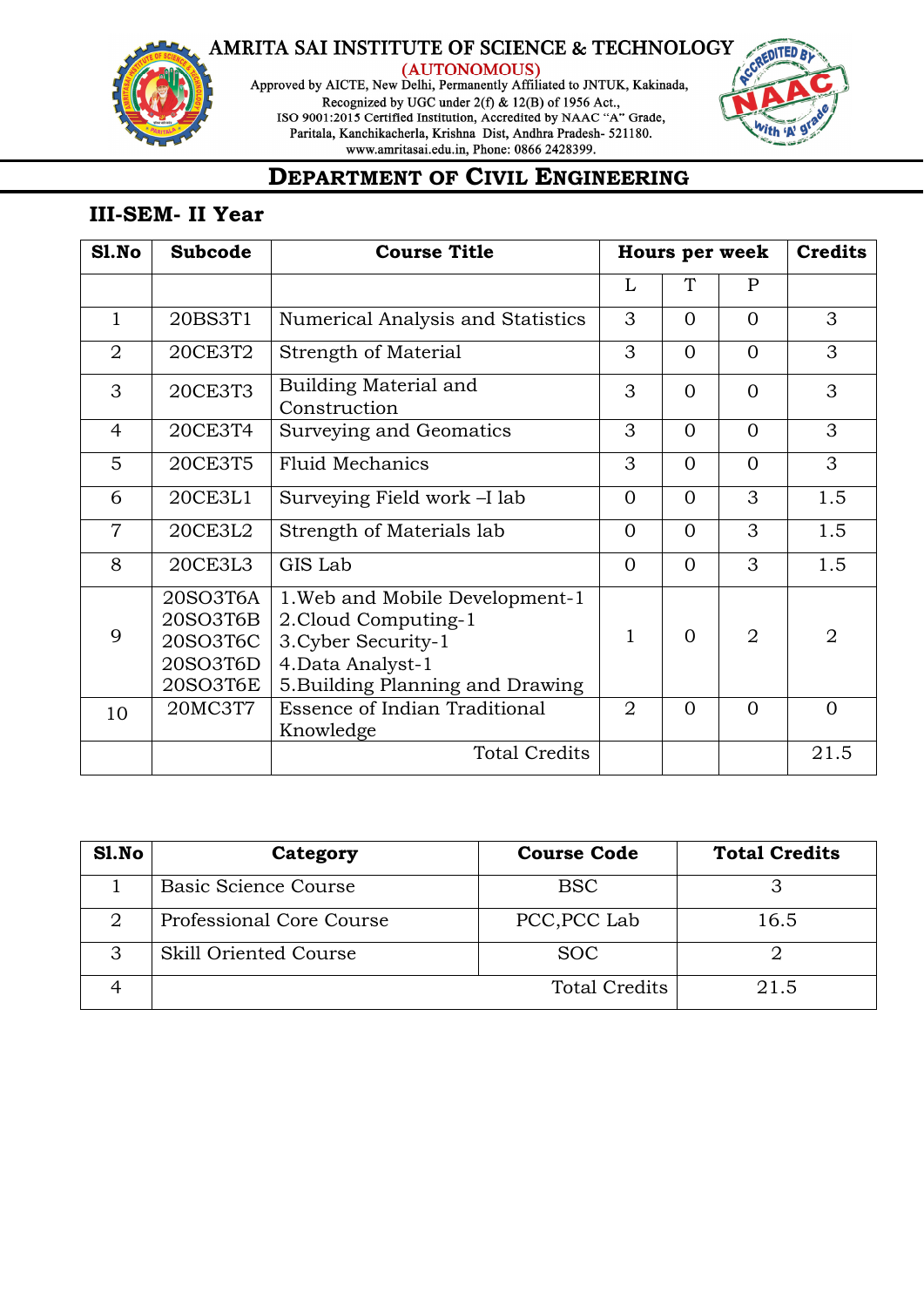

(AUTONOMOUS)<br>Approved by AICTE, New Delhi, Permanently Affiliated to JNTUK, Kakinada, Recognized by UGC under 2(f) & 12(B) of 1956 Act., ISO 9001:2015 Certified Institution, Accredited by NAAC "A" Grade,<br>Paritala, Kanchikacherla, Krishna Dist, Andhra Pradesh-521180. www.amritasai.edu.in, Phone: 0866 2428399.



## **DEPARTMENT OF CIVIL ENGINEERING**

### **IV-SEM- II Year**

| S1.No          | <b>Subcode</b>                                           | <b>Course Title</b>                                                                                                                 |                | <b>Hours per week</b> |              | <b>Credits</b> |  |  |
|----------------|----------------------------------------------------------|-------------------------------------------------------------------------------------------------------------------------------------|----------------|-----------------------|--------------|----------------|--|--|
|                |                                                          |                                                                                                                                     | L              | T                     | $\mathbf{P}$ |                |  |  |
| $\mathbf{1}$   | 20ES4T1                                                  | <b>Engineering Geology</b>                                                                                                          | 3              | $\Omega$              | $\Omega$     | 3              |  |  |
| $\overline{2}$ | 20CE4T2                                                  | Structural Analysis -I                                                                                                              | 3              | $\Omega$              | $\Omega$     | 3              |  |  |
| 3              | 20CE4T3                                                  | Transportation Engineering -I                                                                                                       | 3              | $\overline{0}$        | $\Omega$     | 3              |  |  |
| $\overline{4}$ | 20CE4T4                                                  | Hydraulic and Hydraulic<br>Machinery                                                                                                | 3              | $\Omega$              | $\Omega$     | 3              |  |  |
| 5              | 20MC4T4                                                  | Managerial Economics and<br><b>Financial Analysis</b>                                                                               | 3              | $\Omega$              | $\Omega$     | 3              |  |  |
| 6              | 20ES4L1                                                  | Engineering Geology Lab                                                                                                             | $\Omega$       | $\Omega$              | 3            | 1.5            |  |  |
| $\overline{7}$ | 20CE4L2                                                  | Surveying Field work -II                                                                                                            | $\Omega$       | $\Omega$              | 3            | 1.5            |  |  |
| 8              | 20CE4L3                                                  | FM & HM Lab                                                                                                                         | $\Omega$       | $\Omega$              | 3            | 1.5            |  |  |
| 9              | 20SO4T5A<br>20SO4T5B<br>20SO4T5C<br>20SO4T5D<br>20SO4T5E | 1. Web and Mobile Development-2<br>2. Cloud Computing-2<br>3. Cyber Security-2<br>4. Data Analyst-2<br>5. Computer Aided Drawing -1 | $\mathbf{1}$   | $\Omega$              | 2            | 2              |  |  |
| 10             | 20MC4T6                                                  | Constitution of India                                                                                                               | $\overline{2}$ | $\Omega$              | $\Omega$     | $\Omega$       |  |  |
|                |                                                          | <b>Total Credits</b>                                                                                                                |                |                       |              | 21.5           |  |  |
|                | Internship 2 Months (Mandatory) during Summer Vacation   |                                                                                                                                     |                |                       |              |                |  |  |

| S1.No          | Category                          | <b>Course Code</b>   | <b>Total Credits</b> |
|----------------|-----------------------------------|----------------------|----------------------|
|                | <b>Engineering Science Course</b> | ESC, ESC Lab         | 4.5                  |
| $\overline{2}$ | Professional Core Course          | PCC, PCC Lab         | 12                   |
| 3              | Humanities and Science            | HS                   |                      |
|                | Skill Oriented Course             | <b>SOC</b>           | ≘                    |
|                |                                   | <b>Total Credits</b> | 21.5                 |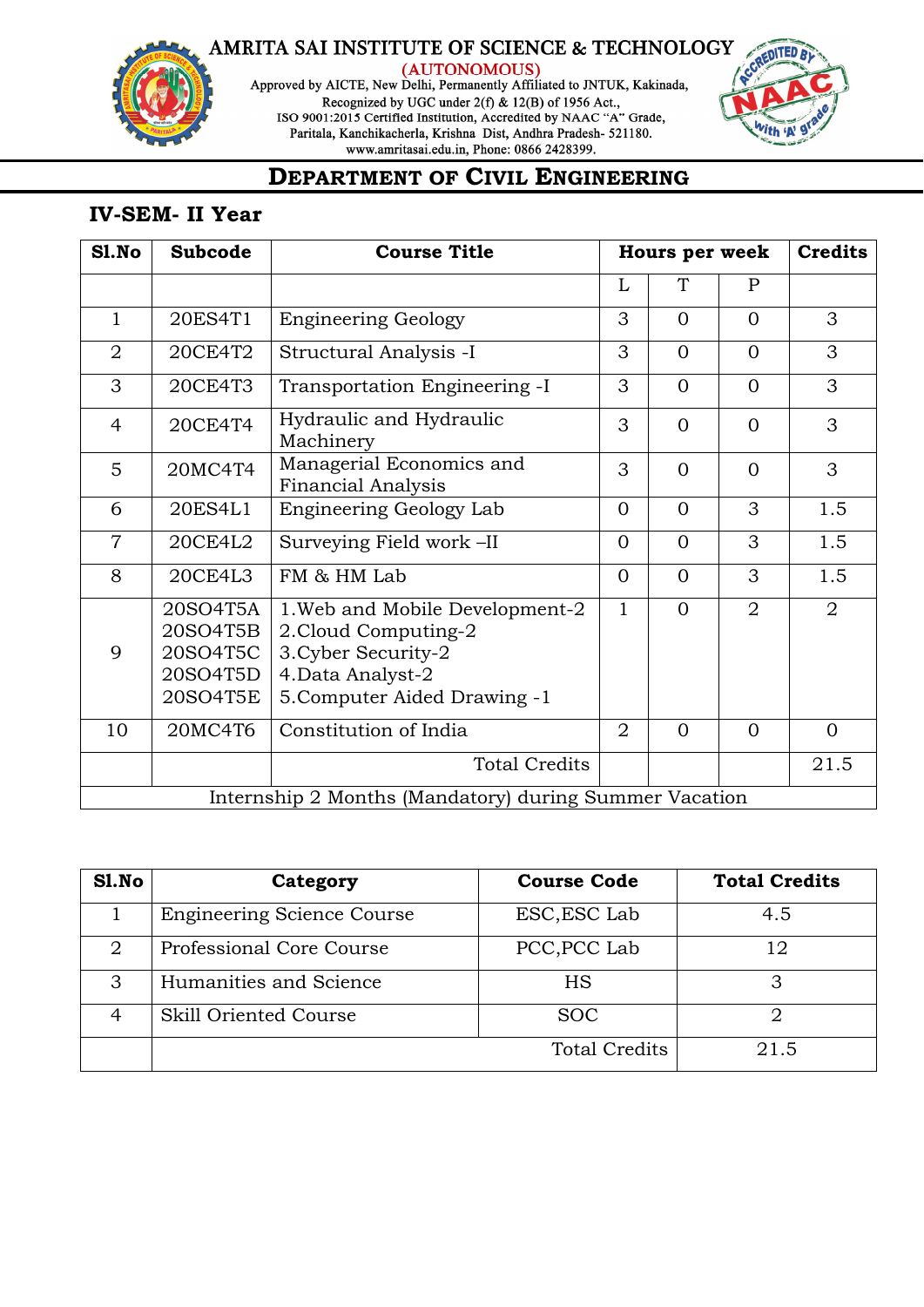

(AUTONOMOUS)<br>Approved by AICTE, New Delhi, Permanently Affiliated to JNTUK, Kakinada, Recognized by UGC under 2(f) & 12(B) of 1956 Act., ISO 9001:2015 Certified Institution, Accredited by NAAC "A" Grade,<br>Paritala, Kanchikacherla, Krishna Dist, Andhra Pradesh-521180. www.amritasai.edu.in, Phone: 0866 2428399.



## **DEPARTMENT OF CIVIL ENGINEERING**

### **V-SEM- III Year**

| SI.N           | <b>Subcode</b>                                           | <b>Course Title</b>                                                                                                                 | Hours per week |              |                | <b>Credits</b> |
|----------------|----------------------------------------------------------|-------------------------------------------------------------------------------------------------------------------------------------|----------------|--------------|----------------|----------------|
| $\mathbf{o}$   |                                                          |                                                                                                                                     |                |              |                |                |
|                |                                                          |                                                                                                                                     | L              | $\mathsf{T}$ | $\mathbf{P}$   |                |
| $\mathbf{1}$   | 20CE5T1                                                  | Concrete Technology                                                                                                                 | 3              | $\Omega$     | $\Omega$       | 3              |
| $\overline{2}$ | 20CE5T2                                                  | Structural Analysis -II                                                                                                             | 3              | $\Omega$     | $\Omega$       | 3              |
| 3              | 20CE5T3                                                  | Transportation Engineering -II                                                                                                      | 3              | $\Omega$     | $\Omega$       | 3              |
| 4              | 200E5T4                                                  | Open Elective-I (Groundwater<br>Development)                                                                                        | $\overline{2}$ | $\Omega$     | $\overline{2}$ | 3              |
| 5              | 20PE5T5                                                  | Professional Elective -I (Design<br>and Drawing Reinforced Concrete<br><b>Structure</b> )                                           | 3              | $\Omega$     | $\Omega$       | 3              |
| 6              | 20CE5L1                                                  | Concrete Technology Lab                                                                                                             | $\Omega$       | $\Omega$     | 3              | 1.5            |
| $\overline{7}$ | 20CE5L2                                                  | Transportation Engineering Lab                                                                                                      | $\Omega$       | $\Omega$     | 3              | 1.5            |
| 8              | 20SO5T6A<br>20SO5T6B<br>20SO5T6C<br>20SO5T6D<br>20SO5T6E | 1. Web and Mobile Development-3<br>2. Cloud Computing-3<br>3. Cyber Security-3<br>4. Data Analyst-3<br>5. Computer Aided Drawing -2 | 1              | $\Omega$     | $\overline{2}$ | $\overline{2}$ |
| 9              | 20MC5T7                                                  | Professional Ethics & Human<br>Values                                                                                               | $\overline{2}$ | $\Omega$     | $\Omega$       |                |
| 10             | 20SI5L7                                                  | Summer Internship                                                                                                                   | $\Omega$       | $\Omega$     | $\Omega$       | 1.5            |
| 11             |                                                          | Total                                                                                                                               |                |              |                | 21.5           |

| Sl.No | Category                     | <b>Course Code</b>   | <b>Total Credits</b> |
|-------|------------------------------|----------------------|----------------------|
|       | Professional Core Course     | PCC, PCC Lab         | 12                   |
| 2     | Professional Elective Course | <b>PEC</b>           | З                    |
| 3     | Open Elective Course         | <b>OEC</b>           | З                    |
| 4     | Skill Oriented Course        | <b>SOC</b>           | റ                    |
| 5     | Summer Internship            | SI                   | 1.5                  |
|       |                              | <b>Total Credits</b> | 21.5                 |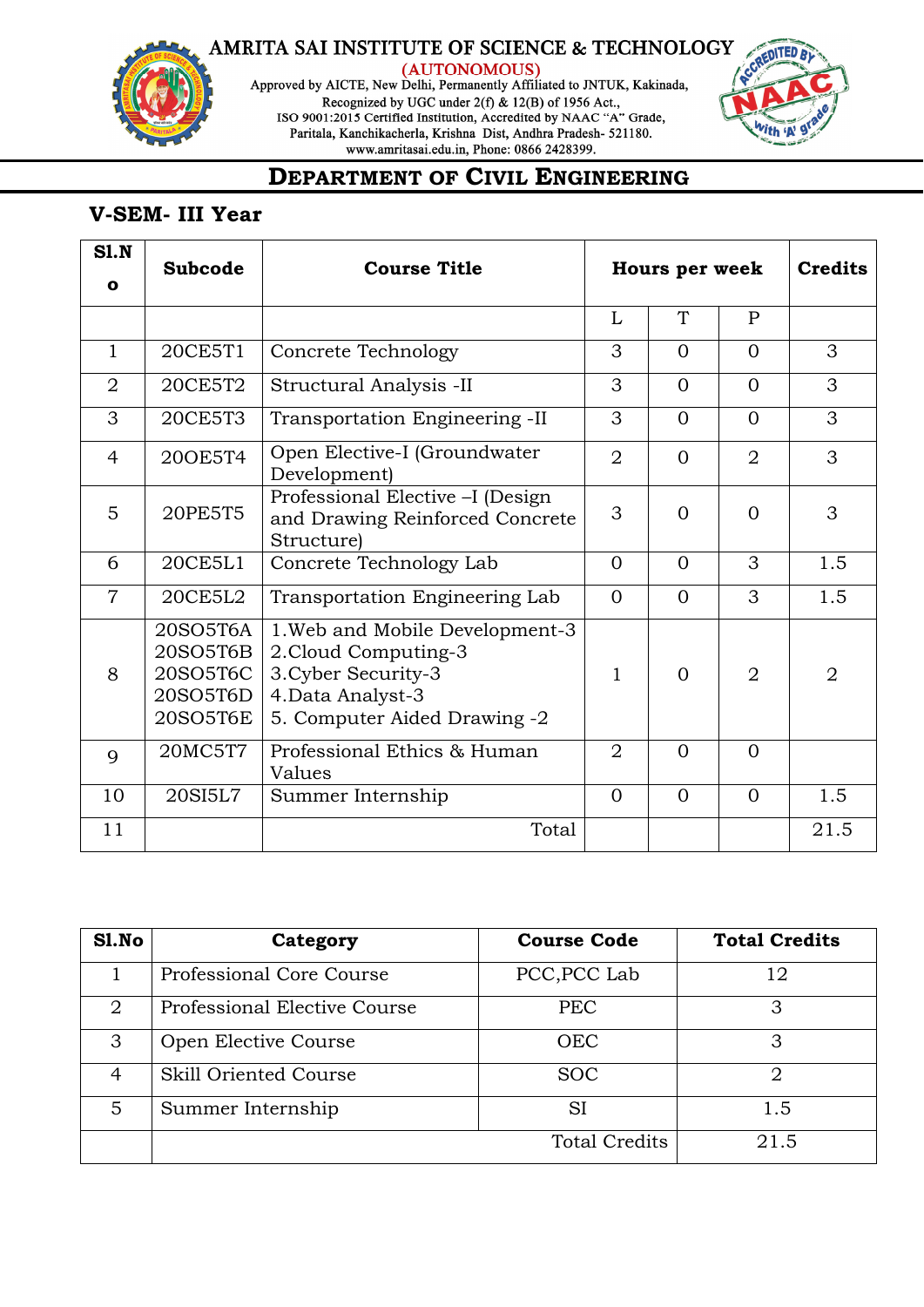

(AUTONOMOUS)<br>Approved by AICTE, New Delhi, Permanently Affiliated to JNTUK, Kakinada, Recognized by UGC under 2(f) & 12(B) of 1956 Act., ISO 9001:2015 Certified Institution, Accredited by NAAC "A" Grade,<br>Paritala, Kanchikacherla, Krishna Dist, Andhra Pradesh-521180. www.amritasai.edu.in, Phone: 0866 2428399.



## **DEPARTMENT OF CIVIL ENGINEERING**

### **VI-SEM- III Year**

| SI.N           | <b>Subcode</b>                                           | <b>Course Title</b>                                                                                                      | Hours per week |                |                | <b>Credits</b> |
|----------------|----------------------------------------------------------|--------------------------------------------------------------------------------------------------------------------------|----------------|----------------|----------------|----------------|
| $\mathbf{o}$   |                                                          |                                                                                                                          |                |                |                |                |
|                |                                                          |                                                                                                                          | L              | T              | $\mathsf{P}$   |                |
| $\mathbf{1}$   | 20CE6T1                                                  | Geotechnical Engineering                                                                                                 | 3              | $\Omega$       | $\Omega$       | 3              |
| $\overline{2}$ | 20CE6T2                                                  | Water Resource Engineering -I                                                                                            | 3              | $\overline{0}$ | $\Omega$       | 3              |
| 3              | 20CE6T3                                                  | <b>Environmental Engineering</b>                                                                                         | 3              | $\overline{0}$ | $\overline{0}$ | 3              |
| $\overline{4}$ | 20PE6T4                                                  | Professional Elective -II (Design<br>and Drawing Steel Structure)                                                        | 3              | $\Omega$       | $\Omega$       | 3              |
| 5              | 20OE6T5                                                  | Open Elective-II (Traffic<br>Engineering)                                                                                | $\overline{2}$ | $\Omega$       | $\overline{2}$ | 3              |
| 6              | 20CE6L1                                                  | Computer Aided Drawing Lab                                                                                               | $\Omega$       | $\Omega$       | 3              | 1.5            |
| $\overline{7}$ | 20CE6L2                                                  | Environmental Engineering Lab                                                                                            | $\overline{0}$ | $\Omega$       | 3              | 1.5            |
| 8              | 20CE6L3                                                  | Geotechnical Engineering Lab                                                                                             | $\Omega$       | $\Omega$       | 3              | 1.5            |
| 9              | 20SO6T6A<br>20SO6T6B<br>20SO6T6C<br>20SO6T6D<br>20SO6T6E | 1. Web and Mobile Development-4<br>2. Cloud Computing-4<br>3. Cyber Security-4<br>4. Data Analyst-4<br>5. Green Building | $\mathbf{1}$   | $\Omega$       | 2              | 2              |
| 10             | 20MC6T7                                                  | <b>Employability Skills</b>                                                                                              | $\overline{2}$ | $\Omega$       | $\overline{0}$ |                |
|                |                                                          | <b>Total Credits</b>                                                                                                     |                |                |                | 21.5           |
|                |                                                          | Industrial/Research Internship (Mandatory) 2 Months during summer vacation                                               |                |                |                |                |

| Sl.No | Category                     | <b>Course Code</b>   | <b>Total Credits</b> |
|-------|------------------------------|----------------------|----------------------|
|       | Professional Core Course     | PCC, PCC Lab         | 13.5                 |
| 2     | Professional Elective Course | <b>PEC</b>           |                      |
| 3     | Open Elective Course         | <b>OEC</b>           |                      |
|       | Skill Oriented Course        | <b>SOC</b>           |                      |
|       |                              | <b>Total Credits</b> | 21.5                 |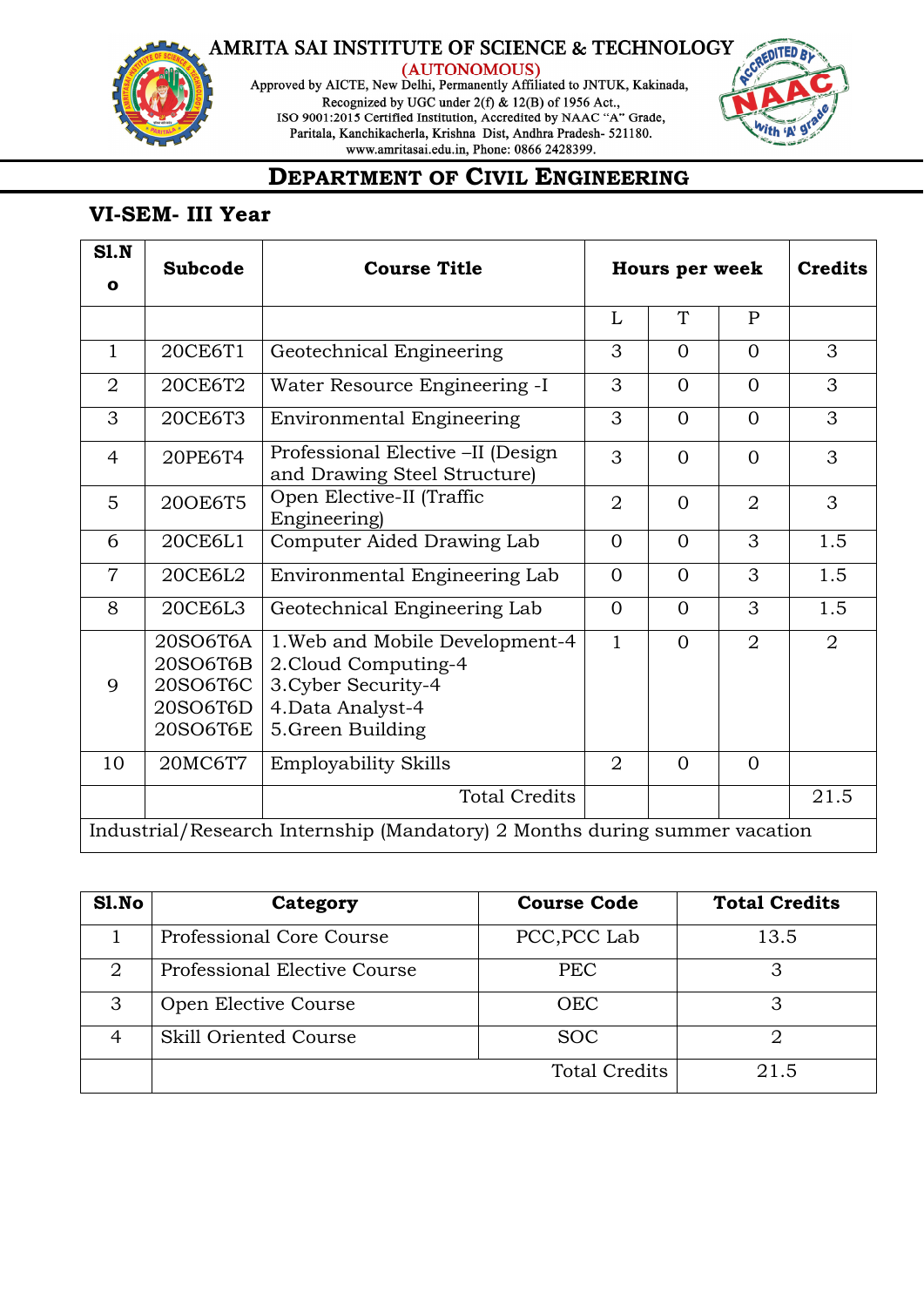

(AUTONOMOUS)<br>Approved by AICTE, New Delhi, Permanently Affiliated to JNTUK, Kakinada, Recognized by UGC under 2(f) & 12(B) of 1956 Act., ISO 9001:2015 Certified Institution, Accredited by NAAC "A" Grade,<br>Paritala, Kanchikacherla, Krishna Dist, Andhra Pradesh-521180. www.amritasai.edu.in, Phone: 0866 2428399.



## **DEPARTMENT OF CIVIL ENGINEERING**

### **VII-SEM- IV Year**

| SI.N           | Category                                                 | <b>Course Title</b>                                                                                                                         | Hours per week |          |                | <b>Credits</b> |
|----------------|----------------------------------------------------------|---------------------------------------------------------------------------------------------------------------------------------------------|----------------|----------|----------------|----------------|
| $\mathbf{o}$   |                                                          |                                                                                                                                             |                |          |                |                |
|                |                                                          |                                                                                                                                             | L              | T        | P              |                |
| $\mathbf{1}$   | 20PE7T1                                                  | Professional Elective -III<br>(Construction Technology and<br>Management)                                                                   | 3              | $\Omega$ | $\Omega$       | 3              |
| $\overline{2}$ | 20PE7T2                                                  | Professional Elective - IV<br>(Estimation Specification and<br>Contract)                                                                    | 3              | $\Omega$ | $\Omega$       | 3              |
| $\overline{4}$ | 20PE7T3                                                  | Professional Elective -V (Water<br>Resource Engineering-II)                                                                                 | 3              | $\Omega$ | $\Omega$       | 3              |
| 5              | 200E7T4                                                  | Open Elective-III (Prestressed<br>Concrete)                                                                                                 | $\overline{2}$ | $\Omega$ | $\overline{2}$ | 3              |
| 6              | 200E7T5                                                  | Open Elective-4(Solid and<br>Hazardous waste Management)                                                                                    | $\overline{2}$ | $\Omega$ | $\overline{2}$ | 3              |
| $\overline{7}$ | 20MC7T6                                                  | IPR & Patents                                                                                                                               | 3              | $\Omega$ | $\Omega$       | 3              |
| 8              | 20SO7T7A<br>20SO7T7B<br>20SO7T7C<br>20SO7T7D<br>20SO7T7E | 1. Web and Mobile Development-5<br>2. Cloud Computing-5<br>3. Cyber Security-5<br>4. Data Analyst-5<br>5.Advanced Foundation<br>Engineering | $\mathbf{1}$   | $\Omega$ | $\overline{2}$ | $\overline{2}$ |
| 9              | 20RI7L1                                                  | Research Internship                                                                                                                         | $\Omega$       | $\Omega$ | $\Omega$       | 3              |
|                |                                                          | <b>Total Credits</b>                                                                                                                        |                |          |                | 23             |

| Sl.No | Category                     | <b>Course Code</b>   | <b>Total Credits</b> |
|-------|------------------------------|----------------------|----------------------|
|       | Professional Elective Course | <b>PEC</b>           |                      |
| 2     | Open Elective Course         | <b>OEC</b>           | ი                    |
| 3     | Humanities and Science       | HS                   | З                    |
| 4     | Skill Oriented Course        | <b>SOC</b>           | റ                    |
| 5     | Research Internship          | RI                   | З                    |
|       |                              | <b>Total Credits</b> | 23                   |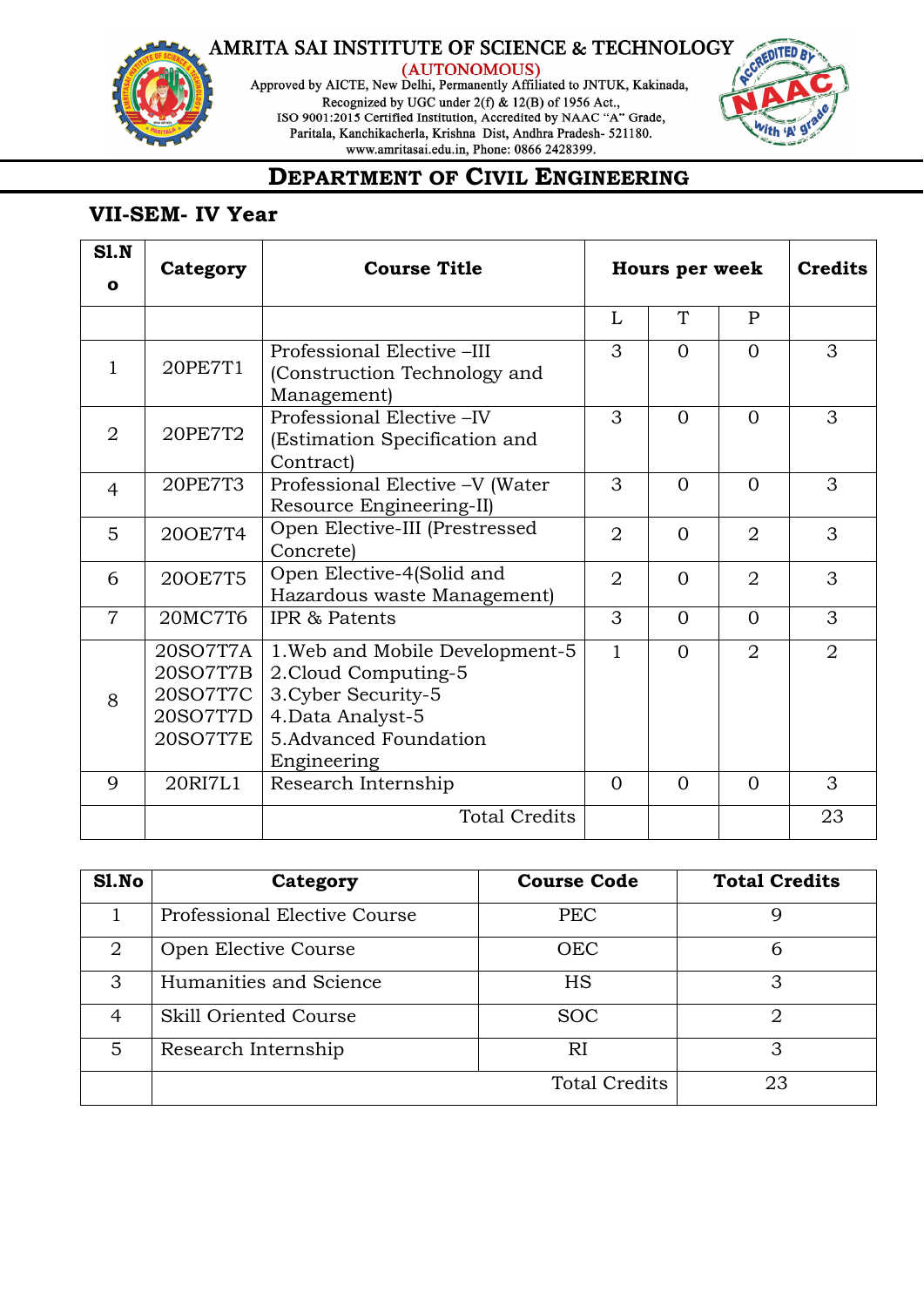

(AUTONOMOUS)<br>Approved by AICTE, New Delhi, Permanently Affiliated to JNTUK, Kakinada, Recognized by UGC under 2(f) & 12(B) of 1956 Act., ISO 9001:2015 Certified Institution, Accredited by NAAC "A" Grade,<br>Paritala, Kanchikacherla, Krishna Dist, Andhra Pradesh-521180. www.amritasai.edu.in, Phone: 0866 2428399.



### **DEPARTMENT OF CIVIL ENGINEERING**

### **VIII-SEM- IV Year**

| Sl.No | Category | <b>Course Title</b>                                        | <b>Hours per week</b> |  |  |  |
|-------|----------|------------------------------------------------------------|-----------------------|--|--|--|
|       |          |                                                            |                       |  |  |  |
|       | 20MP8P1  | Main Project (Data Processing,<br>Report Writing and MOOC) |                       |  |  |  |

|                | <b>Professional Electives</b>       |                |                                     |
|----------------|-------------------------------------|----------------|-------------------------------------|
| S1.No          | <b>Professional Elective -I</b>     | Sl.No          | <b>Professional Elective -II</b>    |
| $\mathbf{1}$   | Design and Drawing Reinforced       | 1              | Design and Drawing Steel            |
|                | Concrete Structure                  |                | Structure                           |
| $\overline{2}$ | Earthquake Resistance Design        | $\overline{2}$ | Matrix analysis of structures       |
| 3              | Theory of Elasticity                | 3              | <b>Structural Dynamics</b>          |
| 4              | <b>Finite Element Methods</b>       | $\overline{4}$ | Sub Structure Design                |
| S1.No          | <b>Professional Elective -III</b>   | S1.No          | <b>Professional Elective -IV</b>    |
| $\mathbf{1}$   | Construction Technology and         | $\mathbf{1}$   | Estimation Specification and        |
|                | Management                          |                | Contract                            |
| $\overline{2}$ | <b>Experimental Stress Analysis</b> | 2              | Theory of plates and shells         |
| 3              | Repair and Rehabilitation of        | 3              | Industrial structures               |
|                | structure                           |                |                                     |
| 4              | Stability of structures             | 4              | Earth Retaining Structure           |
| S1.No          | <b>Professional Elective -V</b>     |                |                                     |
| $\mathbf{1}$   | Water Resource Engineering-II       |                |                                     |
| 2              | Spatial Data Analysis               |                |                                     |
| 3              | Analysis and Design of tall         |                |                                     |
|                | building                            |                |                                     |
| 4              | <b>Advanced Pavement Design</b>     |                |                                     |
|                | <b>Open Electives</b>               |                |                                     |
|                | <b>Open Elective-I</b>              |                | <b>Open Elective-II</b>             |
| 1              | Ground water Development            | 1              | <b>Advanced Structural Analysis</b> |
| $\overline{2}$ | Ground Improvement Techniques       | $\overline{2}$ | <b>Advanced Transportation</b>      |
| 3              |                                     | 3              | Environmental Impact                |
|                | Tall Building                       |                | Assessment                          |
| $\overline{4}$ | <b>Advanced Hydrology</b>           | $\overline{4}$ | Traffic Engineering                 |
|                | <b>Open Elective-III</b>            |                | <b>Open Elective-IV</b>             |
| $\mathbf{1}$   | <b>Bridge Engineering</b>           | $\mathbf{1}$   | Plastic analysis and design         |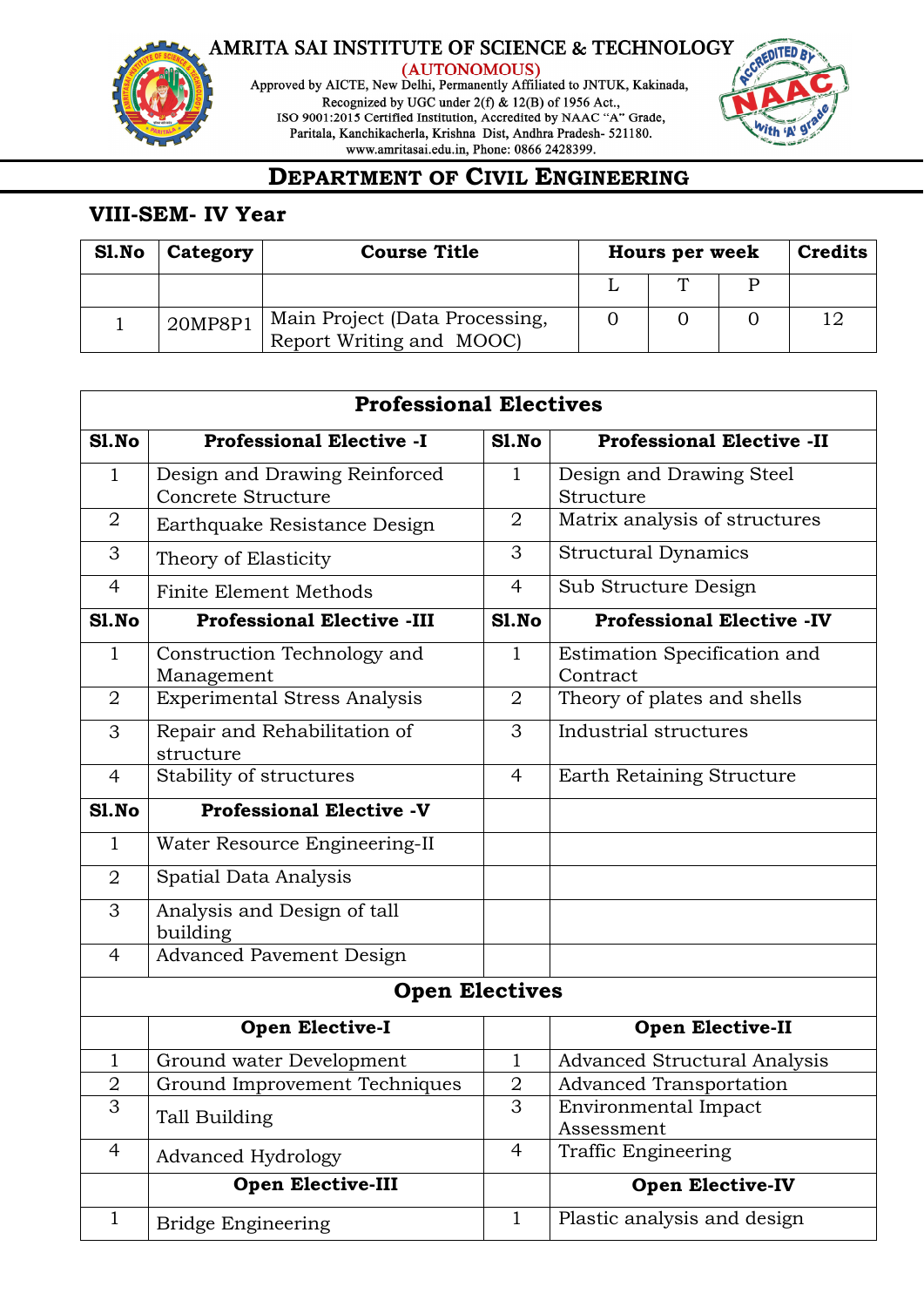

(AUTONOMOUS)<br>Approved by AICTE, New Delhi, Permanently Affiliated to JNTUK, Kakinada, Recognized by UGC under 2(f) & 12(B) of 1956 Act., ISO 9001:2015 Certified Institution, Accredited by NAAC "A" Grade,<br>Paritala, Kanchikacherla, Krishna Dist, Andhra Pradesh-521180. www.amritasai.edu.in, Phone: 0866 2428399.



## **DEPARTMENT OF CIVIL ENGINEERING**

| Soil Dynamics and Foundation   | Solid Hazardous waste<br>management |
|--------------------------------|-------------------------------------|
| <b>Prestressed Concrete</b>    | Waste Water Management              |
| Water Resource system planning | Pavement Analysis and Design        |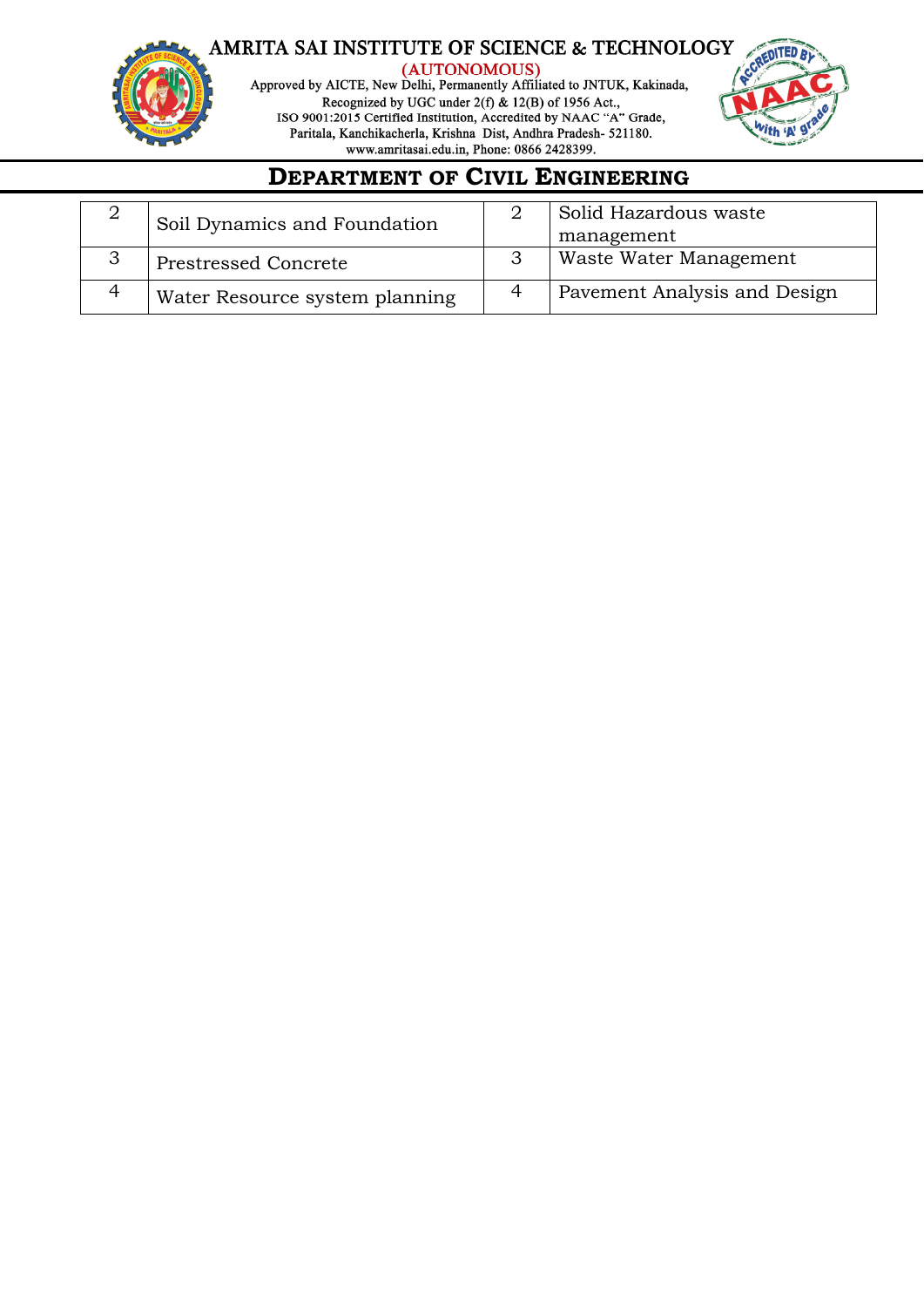| <b>20CE3T2</b><br>Maximum expected contact hours: 64<br>3<br>1<br>O<br>Prerequisites: 18BS1T4<br>PURPOSE: To know the basics of solid mechanics. To understand the concepts of mechanics<br>of structures.<br><b>INSTRUCTIONAL COURSE OBJECTIVES</b><br>To introduce the concepts of stress, strain and elastic constants and their relations for use<br>$\mathbf{1}$<br>in elastic design of prismatic bars.<br>To familiarize with shear force, bending moment and torsion induced and shear stresses<br>$\overline{2}$<br>and bending stresses developed for different sections of beams and Shafts.<br>3<br>To impart the knowledge on calculating forces in pin-jointed plane frames.<br><b>COURSE OUTCOMES</b><br>Analyse and design the bars elastically by stress and strain relationship.<br>1<br>$\overline{2}$<br>To Construct SF and BM diagrams for various beams carrying different types of loads.<br>3<br>Evaluate flexure and shear stresses for different beam sections.<br>Analyse and design shafts and springs using principle of torsion.<br>4<br>$\overline{5}$<br>Determine the forces in frames by the method of joints and method of sections.<br>UNIT I: Simple Stresses And Strains And Strain Energy: Elasticity and plasticity -<br>Types of stresses and strains - Hooke's law - stress - strain diagram for mild steel -<br>Working stress - Factor of safety - Lateral strain, Poisson's ratio and volumetric strain -<br>Elastic moduli and the relationship between them - Bars of varying section, Tapering<br>bars - composite bars - Temperature stresses.<br><b>Strain Energy</b> - Resilience - Gradual, sudden, impact and shock loadings - simple<br>applications.<br><b>UNIT II: Shear Force And Bending Moment:</b> Definition of beam - Types of beams -<br>Concept of shear force and bending moment $-$ S.F and B.M diagrams for cantilever,<br>simply supported and overhanging beams subjected to point loads, u.d.l., uniformly<br>varying loads and combination of these loads - Point of contra flexure - Relation<br>between S.F., B.M and rate of loading at a section of a beam. Freely supported beam<br>with end couple.<br><b>UNIT III: Flexural Stresses:</b> Theory of simple bending - Assumptions - Derivation of<br>bending equation: $M/I = f/y = E/R$ , Neutral axis - Determination bending stresses -<br>section modulus of rectangular and circular sections (Solid and Hollow), I, T, Angle and<br>Channel sections - Design of simple beam sections. Strain energy due to bending.<br>UNIT IV: Shear Stresses: Derivation of formula - Shear stress distribution across<br>various beam sections like rectangular, circular, triangular, I, T angle sections, built up<br>beams, shear centre.<br><b>UNIT</b> V: Deflection Of Beams: Bending into a circular arc - slope, deflection and<br>radius of curvature - Differential equation for the elastic line of a beam - Double<br>integration and Macaulay's methods - Determination of slope and deflection for<br>cantilever and simply supported beams subjected to point loads, - U.D.L. Uniformly<br>varying load. Mohr's theorems - Moment area method - application to simple cases<br>including overhanging beams.<br><b>UNIT VI: Thin And Thick Cylinders:</b> Thin seamless cylindrical shells - Derivation of<br>formula for longitudinal and circumferential stresses - hoop, longitudinal and Volumetric<br>strains - changes in diameter, and volume of thin cylinders - Thin spherical shells.<br>Thick Cylinders: Introduction Lame's theory for thick cylinders - Derivation of Lame's<br>formulae - distribution of hoop and radial stresses across thickness - design of thick<br>cylinders - compound cylinders - Necessary difference of radii for shrinkage - Thick<br>spherical shells.<br><b>TEXT BOOKS:</b><br>1. Strength of Materials by Strength of materials, R. K. Rajput, S. Chand & Co,<br><b>New</b><br>Delhi<br>2. Strength of Materials by S. Ramamrutham, | Course Code | <b>STRENGTH OF MATERIALS</b> | L | T | P | C            |
|-----------------------------------------------------------------------------------------------------------------------------------------------------------------------------------------------------------------------------------------------------------------------------------------------------------------------------------------------------------------------------------------------------------------------------------------------------------------------------------------------------------------------------------------------------------------------------------------------------------------------------------------------------------------------------------------------------------------------------------------------------------------------------------------------------------------------------------------------------------------------------------------------------------------------------------------------------------------------------------------------------------------------------------------------------------------------------------------------------------------------------------------------------------------------------------------------------------------------------------------------------------------------------------------------------------------------------------------------------------------------------------------------------------------------------------------------------------------------------------------------------------------------------------------------------------------------------------------------------------------------------------------------------------------------------------------------------------------------------------------------------------------------------------------------------------------------------------------------------------------------------------------------------------------------------------------------------------------------------------------------------------------------------------------------------------------------------------------------------------------------------------------------------------------------------------------------------------------------------------------------------------------------------------------------------------------------------------------------------------------------------------------------------------------------------------------------------------------------------------------------------------------------------------------------------------------------------------------------------------------------------------------------------------------------------------------------------------------------------------------------------------------------------------------------------------------------------------------------------------------------------------------------------------------------------------------------------------------------------------------------------------------------------------------------------------------------------------------------------------------------------------------------------------------------------------------------------------------------------------------------------------------------------------------------------------------------------------------------------------------------------------------------------------------------------------------------------------------------------------------------------------------------------------------------------------------------------------------------------------------------------------------------------------------------------------------------------------------------------------------------------------------------------------------------------------------------------------------------------------------------------------------------------------------------------------------------------------------------------------------------------------------------|-------------|------------------------------|---|---|---|--------------|
|                                                                                                                                                                                                                                                                                                                                                                                                                                                                                                                                                                                                                                                                                                                                                                                                                                                                                                                                                                                                                                                                                                                                                                                                                                                                                                                                                                                                                                                                                                                                                                                                                                                                                                                                                                                                                                                                                                                                                                                                                                                                                                                                                                                                                                                                                                                                                                                                                                                                                                                                                                                                                                                                                                                                                                                                                                                                                                                                                                                                                                                                                                                                                                                                                                                                                                                                                                                                                                                                                                                                                                                                                                                                                                                                                                                                                                                                                                                                                                                                                       |             |                              |   |   |   | $\mathbf{3}$ |
|                                                                                                                                                                                                                                                                                                                                                                                                                                                                                                                                                                                                                                                                                                                                                                                                                                                                                                                                                                                                                                                                                                                                                                                                                                                                                                                                                                                                                                                                                                                                                                                                                                                                                                                                                                                                                                                                                                                                                                                                                                                                                                                                                                                                                                                                                                                                                                                                                                                                                                                                                                                                                                                                                                                                                                                                                                                                                                                                                                                                                                                                                                                                                                                                                                                                                                                                                                                                                                                                                                                                                                                                                                                                                                                                                                                                                                                                                                                                                                                                                       |             |                              |   |   |   |              |
|                                                                                                                                                                                                                                                                                                                                                                                                                                                                                                                                                                                                                                                                                                                                                                                                                                                                                                                                                                                                                                                                                                                                                                                                                                                                                                                                                                                                                                                                                                                                                                                                                                                                                                                                                                                                                                                                                                                                                                                                                                                                                                                                                                                                                                                                                                                                                                                                                                                                                                                                                                                                                                                                                                                                                                                                                                                                                                                                                                                                                                                                                                                                                                                                                                                                                                                                                                                                                                                                                                                                                                                                                                                                                                                                                                                                                                                                                                                                                                                                                       |             |                              |   |   |   |              |
|                                                                                                                                                                                                                                                                                                                                                                                                                                                                                                                                                                                                                                                                                                                                                                                                                                                                                                                                                                                                                                                                                                                                                                                                                                                                                                                                                                                                                                                                                                                                                                                                                                                                                                                                                                                                                                                                                                                                                                                                                                                                                                                                                                                                                                                                                                                                                                                                                                                                                                                                                                                                                                                                                                                                                                                                                                                                                                                                                                                                                                                                                                                                                                                                                                                                                                                                                                                                                                                                                                                                                                                                                                                                                                                                                                                                                                                                                                                                                                                                                       |             |                              |   |   |   |              |
|                                                                                                                                                                                                                                                                                                                                                                                                                                                                                                                                                                                                                                                                                                                                                                                                                                                                                                                                                                                                                                                                                                                                                                                                                                                                                                                                                                                                                                                                                                                                                                                                                                                                                                                                                                                                                                                                                                                                                                                                                                                                                                                                                                                                                                                                                                                                                                                                                                                                                                                                                                                                                                                                                                                                                                                                                                                                                                                                                                                                                                                                                                                                                                                                                                                                                                                                                                                                                                                                                                                                                                                                                                                                                                                                                                                                                                                                                                                                                                                                                       |             |                              |   |   |   |              |
|                                                                                                                                                                                                                                                                                                                                                                                                                                                                                                                                                                                                                                                                                                                                                                                                                                                                                                                                                                                                                                                                                                                                                                                                                                                                                                                                                                                                                                                                                                                                                                                                                                                                                                                                                                                                                                                                                                                                                                                                                                                                                                                                                                                                                                                                                                                                                                                                                                                                                                                                                                                                                                                                                                                                                                                                                                                                                                                                                                                                                                                                                                                                                                                                                                                                                                                                                                                                                                                                                                                                                                                                                                                                                                                                                                                                                                                                                                                                                                                                                       |             |                              |   |   |   |              |
|                                                                                                                                                                                                                                                                                                                                                                                                                                                                                                                                                                                                                                                                                                                                                                                                                                                                                                                                                                                                                                                                                                                                                                                                                                                                                                                                                                                                                                                                                                                                                                                                                                                                                                                                                                                                                                                                                                                                                                                                                                                                                                                                                                                                                                                                                                                                                                                                                                                                                                                                                                                                                                                                                                                                                                                                                                                                                                                                                                                                                                                                                                                                                                                                                                                                                                                                                                                                                                                                                                                                                                                                                                                                                                                                                                                                                                                                                                                                                                                                                       |             |                              |   |   |   |              |
|                                                                                                                                                                                                                                                                                                                                                                                                                                                                                                                                                                                                                                                                                                                                                                                                                                                                                                                                                                                                                                                                                                                                                                                                                                                                                                                                                                                                                                                                                                                                                                                                                                                                                                                                                                                                                                                                                                                                                                                                                                                                                                                                                                                                                                                                                                                                                                                                                                                                                                                                                                                                                                                                                                                                                                                                                                                                                                                                                                                                                                                                                                                                                                                                                                                                                                                                                                                                                                                                                                                                                                                                                                                                                                                                                                                                                                                                                                                                                                                                                       |             |                              |   |   |   |              |
|                                                                                                                                                                                                                                                                                                                                                                                                                                                                                                                                                                                                                                                                                                                                                                                                                                                                                                                                                                                                                                                                                                                                                                                                                                                                                                                                                                                                                                                                                                                                                                                                                                                                                                                                                                                                                                                                                                                                                                                                                                                                                                                                                                                                                                                                                                                                                                                                                                                                                                                                                                                                                                                                                                                                                                                                                                                                                                                                                                                                                                                                                                                                                                                                                                                                                                                                                                                                                                                                                                                                                                                                                                                                                                                                                                                                                                                                                                                                                                                                                       |             |                              |   |   |   |              |
|                                                                                                                                                                                                                                                                                                                                                                                                                                                                                                                                                                                                                                                                                                                                                                                                                                                                                                                                                                                                                                                                                                                                                                                                                                                                                                                                                                                                                                                                                                                                                                                                                                                                                                                                                                                                                                                                                                                                                                                                                                                                                                                                                                                                                                                                                                                                                                                                                                                                                                                                                                                                                                                                                                                                                                                                                                                                                                                                                                                                                                                                                                                                                                                                                                                                                                                                                                                                                                                                                                                                                                                                                                                                                                                                                                                                                                                                                                                                                                                                                       |             |                              |   |   |   |              |
|                                                                                                                                                                                                                                                                                                                                                                                                                                                                                                                                                                                                                                                                                                                                                                                                                                                                                                                                                                                                                                                                                                                                                                                                                                                                                                                                                                                                                                                                                                                                                                                                                                                                                                                                                                                                                                                                                                                                                                                                                                                                                                                                                                                                                                                                                                                                                                                                                                                                                                                                                                                                                                                                                                                                                                                                                                                                                                                                                                                                                                                                                                                                                                                                                                                                                                                                                                                                                                                                                                                                                                                                                                                                                                                                                                                                                                                                                                                                                                                                                       |             |                              |   |   |   |              |
|                                                                                                                                                                                                                                                                                                                                                                                                                                                                                                                                                                                                                                                                                                                                                                                                                                                                                                                                                                                                                                                                                                                                                                                                                                                                                                                                                                                                                                                                                                                                                                                                                                                                                                                                                                                                                                                                                                                                                                                                                                                                                                                                                                                                                                                                                                                                                                                                                                                                                                                                                                                                                                                                                                                                                                                                                                                                                                                                                                                                                                                                                                                                                                                                                                                                                                                                                                                                                                                                                                                                                                                                                                                                                                                                                                                                                                                                                                                                                                                                                       |             |                              |   |   |   |              |
|                                                                                                                                                                                                                                                                                                                                                                                                                                                                                                                                                                                                                                                                                                                                                                                                                                                                                                                                                                                                                                                                                                                                                                                                                                                                                                                                                                                                                                                                                                                                                                                                                                                                                                                                                                                                                                                                                                                                                                                                                                                                                                                                                                                                                                                                                                                                                                                                                                                                                                                                                                                                                                                                                                                                                                                                                                                                                                                                                                                                                                                                                                                                                                                                                                                                                                                                                                                                                                                                                                                                                                                                                                                                                                                                                                                                                                                                                                                                                                                                                       |             |                              |   |   |   |              |
|                                                                                                                                                                                                                                                                                                                                                                                                                                                                                                                                                                                                                                                                                                                                                                                                                                                                                                                                                                                                                                                                                                                                                                                                                                                                                                                                                                                                                                                                                                                                                                                                                                                                                                                                                                                                                                                                                                                                                                                                                                                                                                                                                                                                                                                                                                                                                                                                                                                                                                                                                                                                                                                                                                                                                                                                                                                                                                                                                                                                                                                                                                                                                                                                                                                                                                                                                                                                                                                                                                                                                                                                                                                                                                                                                                                                                                                                                                                                                                                                                       |             |                              |   |   |   |              |
|                                                                                                                                                                                                                                                                                                                                                                                                                                                                                                                                                                                                                                                                                                                                                                                                                                                                                                                                                                                                                                                                                                                                                                                                                                                                                                                                                                                                                                                                                                                                                                                                                                                                                                                                                                                                                                                                                                                                                                                                                                                                                                                                                                                                                                                                                                                                                                                                                                                                                                                                                                                                                                                                                                                                                                                                                                                                                                                                                                                                                                                                                                                                                                                                                                                                                                                                                                                                                                                                                                                                                                                                                                                                                                                                                                                                                                                                                                                                                                                                                       |             |                              |   |   |   |              |
|                                                                                                                                                                                                                                                                                                                                                                                                                                                                                                                                                                                                                                                                                                                                                                                                                                                                                                                                                                                                                                                                                                                                                                                                                                                                                                                                                                                                                                                                                                                                                                                                                                                                                                                                                                                                                                                                                                                                                                                                                                                                                                                                                                                                                                                                                                                                                                                                                                                                                                                                                                                                                                                                                                                                                                                                                                                                                                                                                                                                                                                                                                                                                                                                                                                                                                                                                                                                                                                                                                                                                                                                                                                                                                                                                                                                                                                                                                                                                                                                                       |             |                              |   |   |   |              |
|                                                                                                                                                                                                                                                                                                                                                                                                                                                                                                                                                                                                                                                                                                                                                                                                                                                                                                                                                                                                                                                                                                                                                                                                                                                                                                                                                                                                                                                                                                                                                                                                                                                                                                                                                                                                                                                                                                                                                                                                                                                                                                                                                                                                                                                                                                                                                                                                                                                                                                                                                                                                                                                                                                                                                                                                                                                                                                                                                                                                                                                                                                                                                                                                                                                                                                                                                                                                                                                                                                                                                                                                                                                                                                                                                                                                                                                                                                                                                                                                                       |             |                              |   |   |   |              |
|                                                                                                                                                                                                                                                                                                                                                                                                                                                                                                                                                                                                                                                                                                                                                                                                                                                                                                                                                                                                                                                                                                                                                                                                                                                                                                                                                                                                                                                                                                                                                                                                                                                                                                                                                                                                                                                                                                                                                                                                                                                                                                                                                                                                                                                                                                                                                                                                                                                                                                                                                                                                                                                                                                                                                                                                                                                                                                                                                                                                                                                                                                                                                                                                                                                                                                                                                                                                                                                                                                                                                                                                                                                                                                                                                                                                                                                                                                                                                                                                                       |             |                              |   |   |   |              |
|                                                                                                                                                                                                                                                                                                                                                                                                                                                                                                                                                                                                                                                                                                                                                                                                                                                                                                                                                                                                                                                                                                                                                                                                                                                                                                                                                                                                                                                                                                                                                                                                                                                                                                                                                                                                                                                                                                                                                                                                                                                                                                                                                                                                                                                                                                                                                                                                                                                                                                                                                                                                                                                                                                                                                                                                                                                                                                                                                                                                                                                                                                                                                                                                                                                                                                                                                                                                                                                                                                                                                                                                                                                                                                                                                                                                                                                                                                                                                                                                                       |             |                              |   |   |   |              |
|                                                                                                                                                                                                                                                                                                                                                                                                                                                                                                                                                                                                                                                                                                                                                                                                                                                                                                                                                                                                                                                                                                                                                                                                                                                                                                                                                                                                                                                                                                                                                                                                                                                                                                                                                                                                                                                                                                                                                                                                                                                                                                                                                                                                                                                                                                                                                                                                                                                                                                                                                                                                                                                                                                                                                                                                                                                                                                                                                                                                                                                                                                                                                                                                                                                                                                                                                                                                                                                                                                                                                                                                                                                                                                                                                                                                                                                                                                                                                                                                                       |             |                              |   |   |   |              |
|                                                                                                                                                                                                                                                                                                                                                                                                                                                                                                                                                                                                                                                                                                                                                                                                                                                                                                                                                                                                                                                                                                                                                                                                                                                                                                                                                                                                                                                                                                                                                                                                                                                                                                                                                                                                                                                                                                                                                                                                                                                                                                                                                                                                                                                                                                                                                                                                                                                                                                                                                                                                                                                                                                                                                                                                                                                                                                                                                                                                                                                                                                                                                                                                                                                                                                                                                                                                                                                                                                                                                                                                                                                                                                                                                                                                                                                                                                                                                                                                                       |             |                              |   |   |   |              |
|                                                                                                                                                                                                                                                                                                                                                                                                                                                                                                                                                                                                                                                                                                                                                                                                                                                                                                                                                                                                                                                                                                                                                                                                                                                                                                                                                                                                                                                                                                                                                                                                                                                                                                                                                                                                                                                                                                                                                                                                                                                                                                                                                                                                                                                                                                                                                                                                                                                                                                                                                                                                                                                                                                                                                                                                                                                                                                                                                                                                                                                                                                                                                                                                                                                                                                                                                                                                                                                                                                                                                                                                                                                                                                                                                                                                                                                                                                                                                                                                                       |             |                              |   |   |   |              |
|                                                                                                                                                                                                                                                                                                                                                                                                                                                                                                                                                                                                                                                                                                                                                                                                                                                                                                                                                                                                                                                                                                                                                                                                                                                                                                                                                                                                                                                                                                                                                                                                                                                                                                                                                                                                                                                                                                                                                                                                                                                                                                                                                                                                                                                                                                                                                                                                                                                                                                                                                                                                                                                                                                                                                                                                                                                                                                                                                                                                                                                                                                                                                                                                                                                                                                                                                                                                                                                                                                                                                                                                                                                                                                                                                                                                                                                                                                                                                                                                                       |             |                              |   |   |   |              |
| <b>REFERENCES:</b><br>1. Strength of Materials by R.K Bansal, Lakshmi Publications                                                                                                                                                                                                                                                                                                                                                                                                                                                                                                                                                                                                                                                                                                                                                                                                                                                                                                                                                                                                                                                                                                                                                                                                                                                                                                                                                                                                                                                                                                                                                                                                                                                                                                                                                                                                                                                                                                                                                                                                                                                                                                                                                                                                                                                                                                                                                                                                                                                                                                                                                                                                                                                                                                                                                                                                                                                                                                                                                                                                                                                                                                                                                                                                                                                                                                                                                                                                                                                                                                                                                                                                                                                                                                                                                                                                                                                                                                                                    |             |                              |   |   |   |              |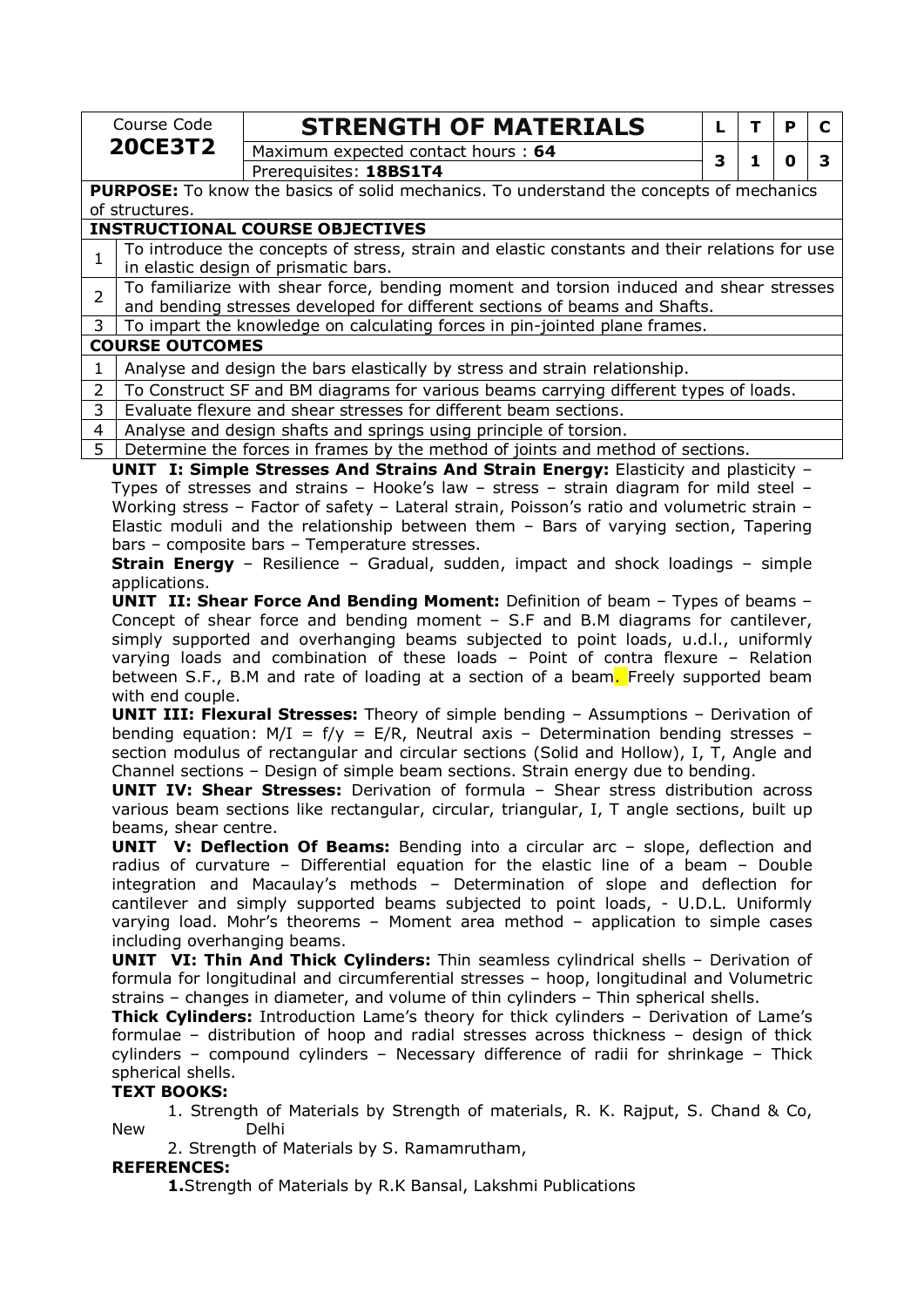|                | Course Code<br><b>20CE3T3</b>                                                                                                                       | <b>BUILDING MATERIALS AND</b><br><b>CONSTRUCTION</b>                                                                                                                    | L | т | P | C |
|----------------|-----------------------------------------------------------------------------------------------------------------------------------------------------|-------------------------------------------------------------------------------------------------------------------------------------------------------------------------|---|---|---|---|
|                |                                                                                                                                                     | Maximum expected contact hours: 64                                                                                                                                      | 3 |   | O | 3 |
|                |                                                                                                                                                     | Prerequisites: NIL                                                                                                                                                      |   |   |   |   |
|                |                                                                                                                                                     | <b>PURPOSE:</b> To get exposed to the glimpses of Civil Engineering topics that is essential for an                                                                     |   |   |   |   |
|                | Engineer.                                                                                                                                           |                                                                                                                                                                         |   |   |   |   |
|                |                                                                                                                                                     | <b>INSTRUCTIONAL COURSE OBJECTIVES</b>                                                                                                                                  |   |   |   |   |
| 1              |                                                                                                                                                     | Imparting the knowledge of course pattern in masonry construction and flat roofs and<br>techniques of forming foundation, columns, beams, walls, sloped and flat roofs. |   |   |   |   |
| $\overline{2}$ |                                                                                                                                                     | The student is to be exposed to the various patterns of floors, walls, different types of                                                                               |   |   |   |   |
|                | paints and varnishes.                                                                                                                               |                                                                                                                                                                         |   |   |   |   |
| 3              |                                                                                                                                                     | Imparting the students with the techniques of formwork and scaffolding.                                                                                                 |   |   |   |   |
| 4              |                                                                                                                                                     | The students should be exposed to classification of aggregates, moisture content of the                                                                                 |   |   |   |   |
|                | aggregate.                                                                                                                                          |                                                                                                                                                                         |   |   |   |   |
|                | <b>COURSE OUTCOMES</b>                                                                                                                              |                                                                                                                                                                         |   |   |   |   |
| 1              |                                                                                                                                                     | The student should be able to identify different building materials and their importance in                                                                             |   |   |   |   |
|                | building construction.                                                                                                                              |                                                                                                                                                                         |   |   |   |   |
| $\overline{2}$ | The student is expected to differentiate brick masonry, stone masonry construction and                                                              |                                                                                                                                                                         |   |   |   |   |
|                | use of lime and cement in various constructions.                                                                                                    |                                                                                                                                                                         |   |   |   |   |
| 3              |                                                                                                                                                     | The student should have learnt the importance of building components and finishings.                                                                                    |   |   |   |   |
| 4              | The student is expected to know the classification of aggregates, sieve analysis and<br>moisture content usually required in building construction. |                                                                                                                                                                         |   |   |   |   |

**UNIT I: Stones, Bricks And Tiles** Properties of building stones – relation to their structural requirements, classification of stones – stone quarrying – precautions in blasting, dressing of stone, composition of good brick earth, various methods of manufacturing of bricks. Qualities of bricks, tests and classification of bricks. Characteristics of good tile - manufacturing methods, types of tiles.uses materialsaluminium ,gypsum,glass and bituminous materials

**UNIT II Masonry & wood:** Types of masonry, English and Flemish bonds, Rubble and Ashlar Masonry. Cavity and partition walls. Wood: Structure – Properties- Seasoning of timber- Classification of various types of woods used in buildings- Defects in timber-Preservation of timber and advantages. Alternative materials for wood.galvanized iron, fiber Reinforced Plastics,steel

**UNIT III: Lime, Cement and Concrete** Lime- Sources of lime: Various ingredients of lime – Constituents of lime stone – classification of lime – various methods of manufacture of lime. Cement: Portland cement- Chemical Composition - Hydration, setting and fineness of cement. Various types of cement and their properties. Various field and laboratory tests for Cement. Various ingredients of cement concrete and their importance – various tests for concrete.

**UNIT IV: Building Components** Lintels, arches, vaults, stair cases – types. Different types of floors – Concrete, Mosaic, Terrazzo floors, Pitched, flat roofs. Lean to roof, Coupled Roofs. Trussed roofs – King and Queen post Trusses. R.C.C Roofs, Madras Terrace and Pre fabricated roofs.

**UNIT V: Aggegates** Classification of aggregate – Coarse and fine aggregates- particle shape and texture – Bond and Strength of aggregate – Specific gravity – Bulk Density, porosity and absorption – Moisture content of Aggregate- Bulking of sand – Sieve analysis.

**UNIT VI: Finishings** Damp Proofing and water proofing materials and uses – Plastering Pointing, white washing and distempering. Paints: Constituents of a paint – Types of paints – Painting of new/old wood- Varnish. Form Works and Scaffoldings.

#### **TEXT BOOKS:**

- 1. Building Materials, S. S. Bhavikatti, Vices publications House private ltd.
- 2. Building Construction, S. S. Bhavikatti, Vices publications House private ltd.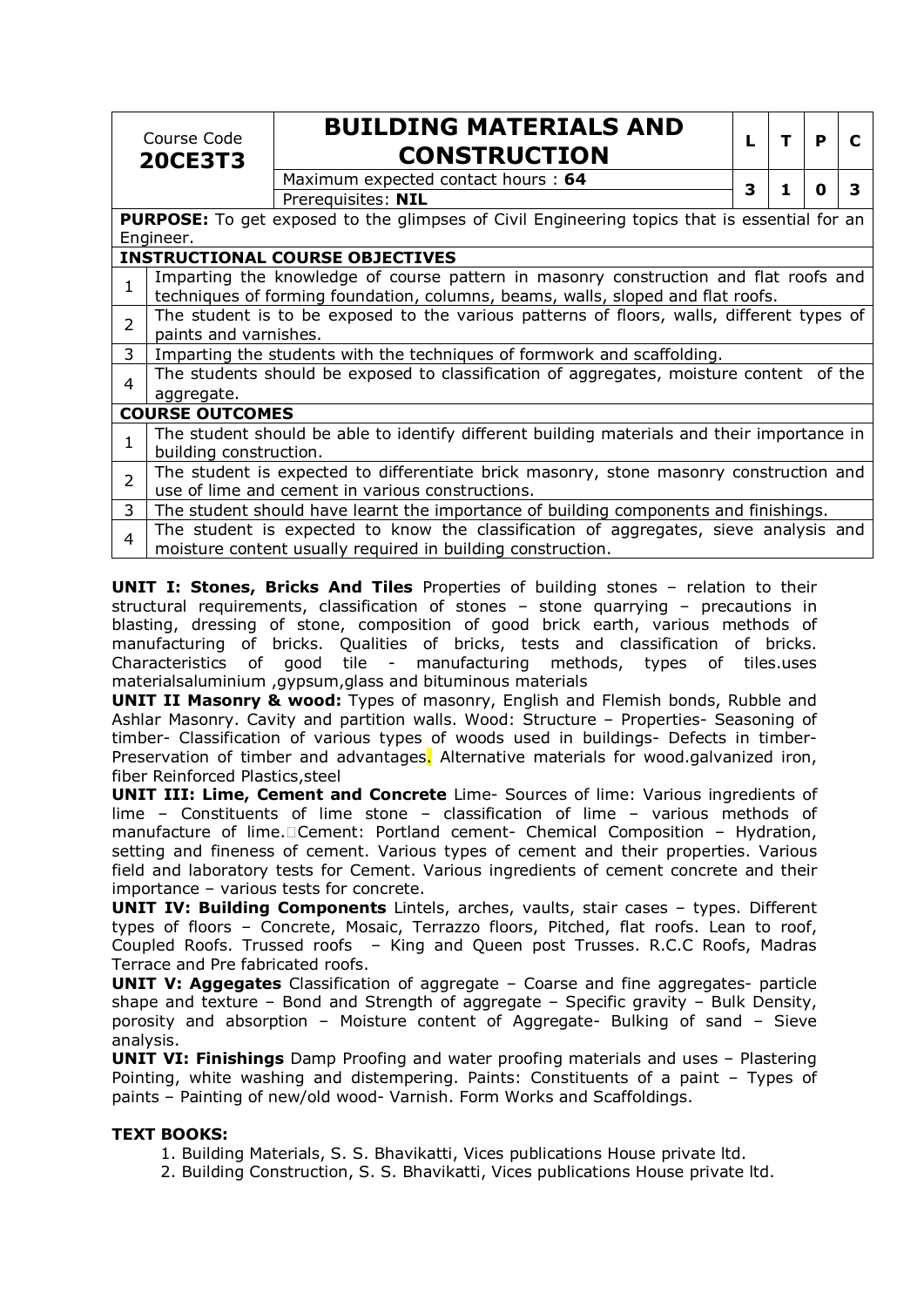- 3. Building Materials, B. C. Punmia, Laxmi Publications private ltd.
- 4. Building Construction, B.C. Punmia, Laxmi Publications (p) ltd.

### **REFERENCE BOOKS:**

- 1. Building Materials, S. K. Duggal, New Age International Publications.
- 2. Building Materials, P. C. Verghese, PHI learning (P) ltd.
- 3. Building Materials, M. L. Gambhir, Tata McGraw Hill Publishing Co. Ltd. New Delhi.
	- 4. Building construction, P. C. Verghese, PHI Learning (P) Ltd.
	- 5. Building Materials, Construction and Planning, S. Mahaboob Basha, Anuradha Publications, Chennai.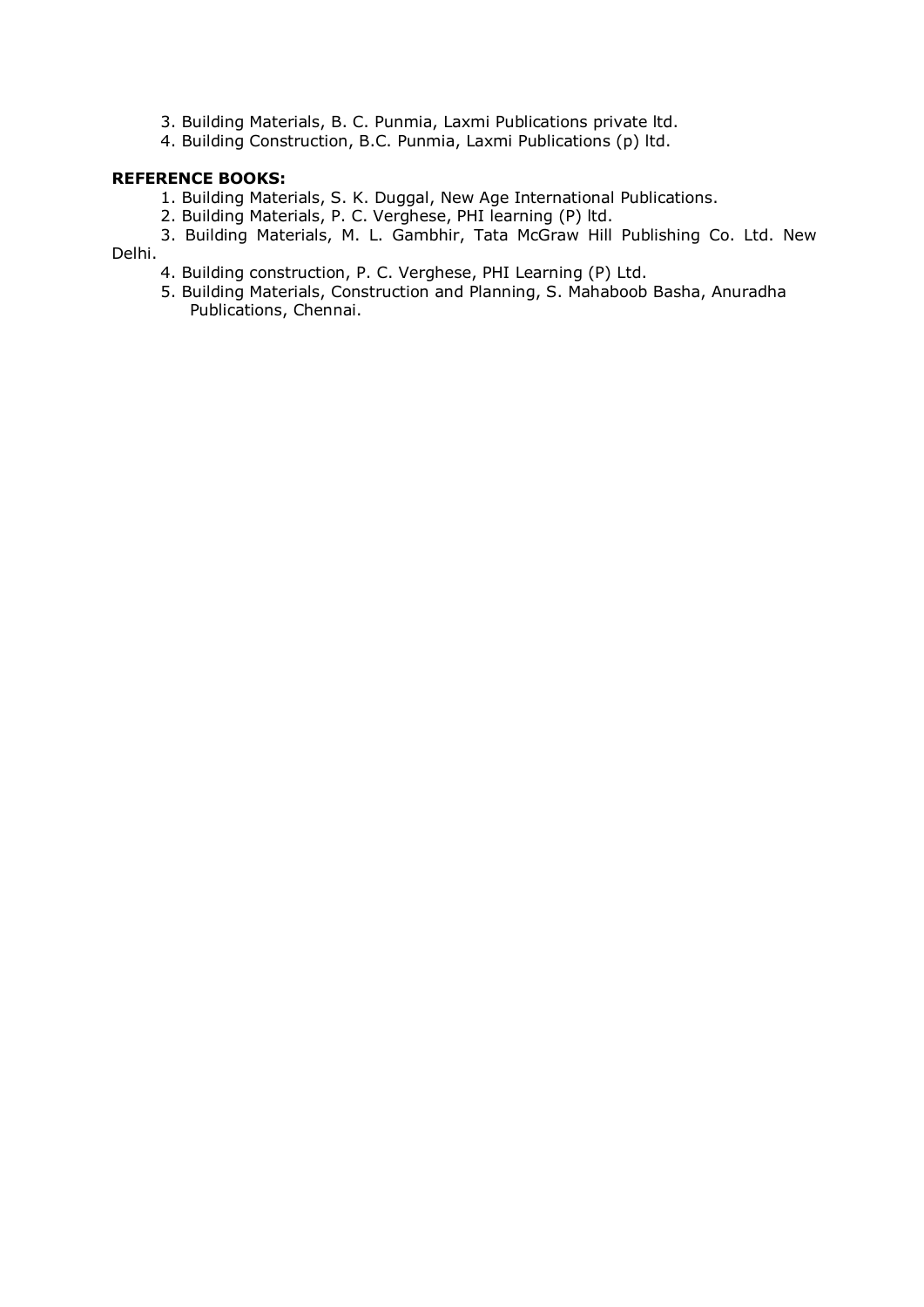| Course Code    |                                                           | <b>SURVEYING &amp; GEOMATRICS</b>                                                                 |   |  | р |  |  |
|----------------|-----------------------------------------------------------|---------------------------------------------------------------------------------------------------|---|--|---|--|--|
| <b>20CE3T4</b> |                                                           | Maximum expected contact hours: 64                                                                | 3 |  |   |  |  |
|                |                                                           | Prerequisites : NIL                                                                               |   |  |   |  |  |
|                |                                                           | <b>PURPOSE:</b> To measure the land area, to prepare map and to find out the elevation of a point |   |  |   |  |  |
|                | for constructional purpose.                               |                                                                                                   |   |  |   |  |  |
|                |                                                           | <b>INSTRUCTIONAL COURSE OBJECTIVES</b>                                                            |   |  |   |  |  |
|                |                                                           | To introduce the students to basic principles of surveying, various methods of linear and         |   |  |   |  |  |
|                |                                                           | angles measuring instruments and enable the students to use surveying equipments.                 |   |  |   |  |  |
|                | <b>COURSE OUTCOMES</b>                                    |                                                                                                   |   |  |   |  |  |
| 1              |                                                           | To demonstrate the basic surveying skills                                                         |   |  |   |  |  |
| $\mathcal{L}$  |                                                           | To use various surveying instruments.                                                             |   |  |   |  |  |
| 3              | To perform different methods of surveying.                |                                                                                                   |   |  |   |  |  |
| 4              |                                                           | To compute various data required for various methods of surveying.                                |   |  |   |  |  |
| 5              | To integrate the knowledge and produce topographical map. |                                                                                                   |   |  |   |  |  |

### UNIT - I

**Introduction and Basic Concepts:** Introduction, Objectives, classification and principles of surveying, Surveying accessories. Introduction to Compass, levelling and Plane table surveying.

Measurement of Distances and Directions

Linear distances- Approximate methods, Direct Methods- Chains- Tapes, ranging, Tape corrections.

Prismatic Compass- Bearings, included angles, Local Attraction, Magnetic Declination, and dip – W.C.B systems and Q.B. system of locating bearings.

UNIT - II

Leveling- Types of levels, temporary and permanent adjustments, methods of levelling, booking and Determination of levels, Effect of Curvature of Earth and Refraction. Contouring- Characteristics and uses of Contours, methods of contour surveying.

Areas - Determination of areas consisting of irregular boundary and regular boundary.

Volumes -Determination of volume of earth work in cutting and embankments for level section, volume of borrow pits, capacity of reservoirs.

UNIT - III

Theodolite Surveying: Types of Theodolites, temporary adjustments, measurement of horizontal angle by repetition method and reiteration method, measurement of vertical Angle, Trigonometrical levelling when base is accessible and inaccessible.

Traversing: Methods of traversing, traverse computations and adjustments, Introduction to Omitted measurements.

UNIT - IV

Curves: Types of curves and their necessity, elements of simple, compound, reverse curves. Tacheometric Surveying: Principles of Tacheometry, stadia and tangential methods of Tacheometry,

Modern Surveying Methods: Principle and types of E.D.M. Instruments, Total stationadvantages and Applications. Introduction to Global Positioning System.

UNIT - V

Photogrammetry Surveying:

Introduction, Basic concepts, perspective geometry of aerial photograph, relief and tilt displacements, terrestrial photogrammetry, flight planning; Stereoscopy, ground control extension for photographic mapping- aerial triangulation, radial triangulation, methods; photographic mapping- mapping using paper prints, mapping using stereoplotting instruments, mosaics, map substitutes.

TEXT BOOKS:

1. Surveying (Vol – 1, 2 & 3), by B. C. Punmia, Ashok Kumar Jain and Arun Kumar Jain - Laxmi Publications (P) ltd., New Delhi.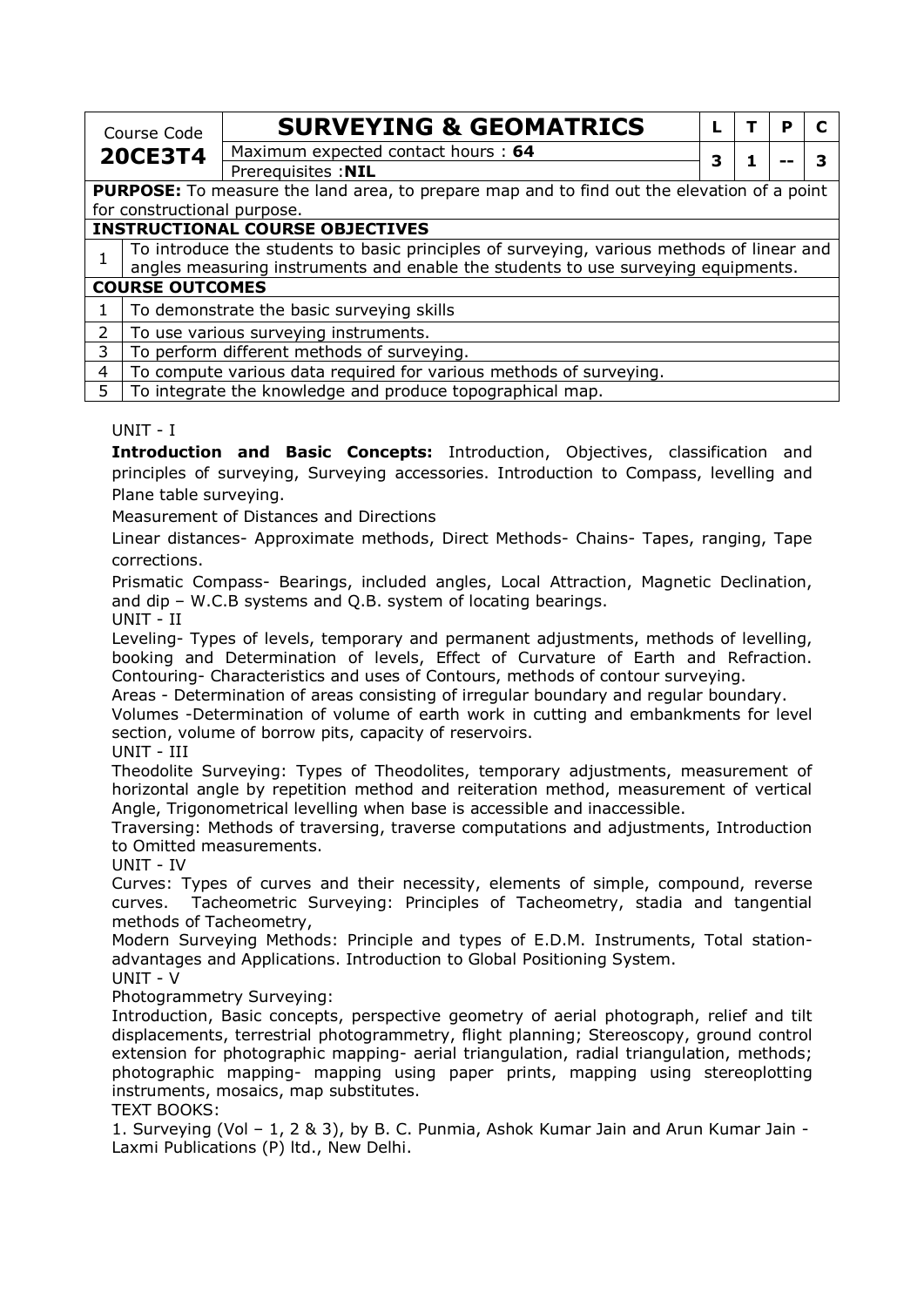2. Chandra A M, "Plane Surveying and Higher Surveying", New age International Pvt. Ltd., Publishers, New Delhi.

3. Duggal S K, "Surveying (Vol – 1 & 2), Tata McGraw Hill Publishing Co. Ltd. New Delhi.

### REFERENCES:

- 1. Arthur R Benton and Philip J Taety, Elements of Plane Surveying, McGraw Hill.
- 2. Surveying and levelling by R. Subramanian, Oxford university press, New Delhi
- 3. Arora K R "Surveying Vol 1, 2 & 3), Standard Book House, Delhi.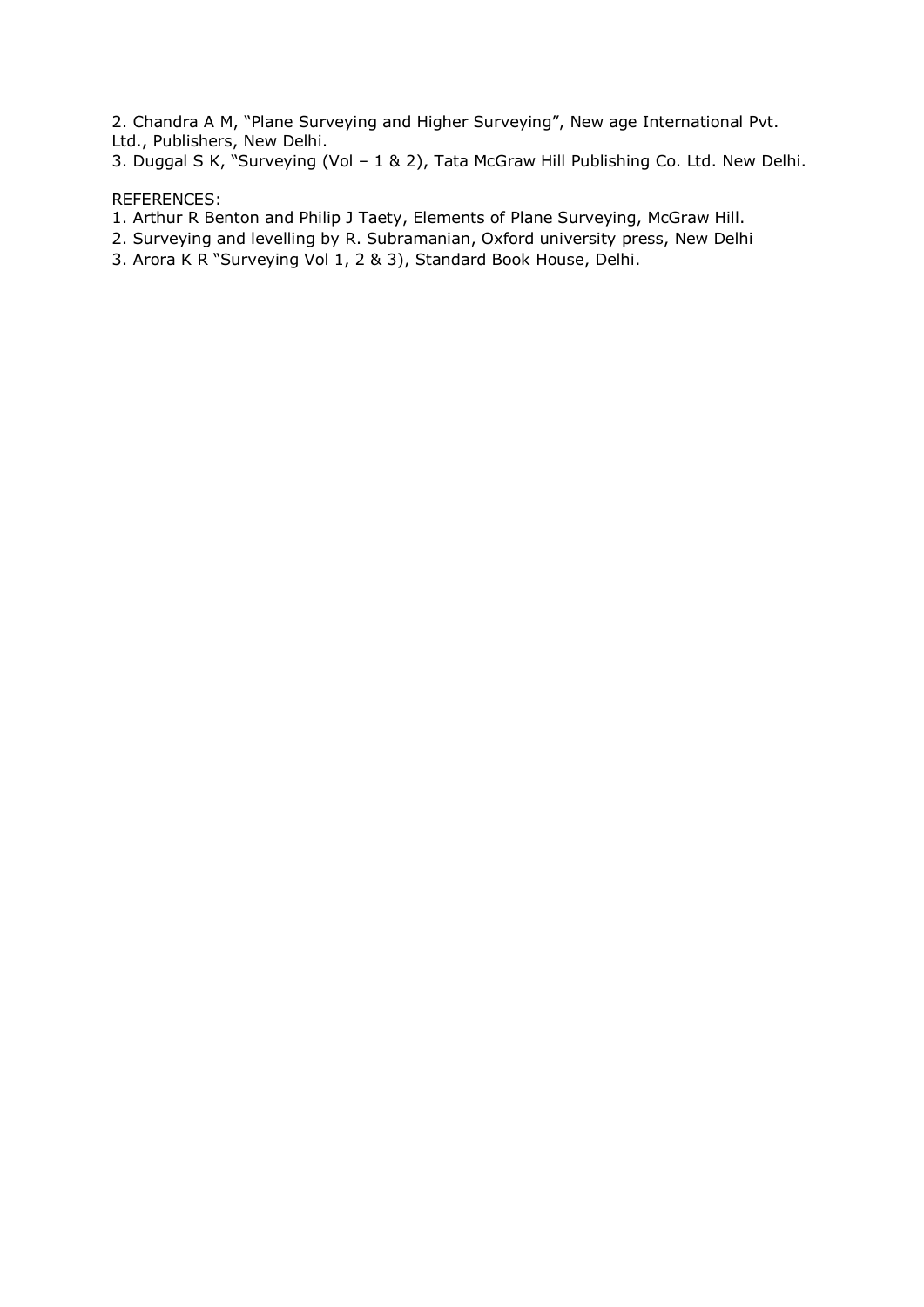|                | Course Code                                                                                 | <b>FLUID MECHANICS</b>                                                                           |   | т | P | С |  |  |
|----------------|---------------------------------------------------------------------------------------------|--------------------------------------------------------------------------------------------------|---|---|---|---|--|--|
| <b>20CE3T5</b> |                                                                                             | Maximum expected contact hours: 64                                                               | 3 |   |   | 3 |  |  |
|                |                                                                                             | Prerequisites: Basics of Fluid Mechanism                                                         |   |   |   |   |  |  |
|                |                                                                                             | <b>PURPOSE:</b> The purpose of this course is to get exposure about the application of hydraulic |   |   |   |   |  |  |
|                |                                                                                             | engineering in the field by means of studying the various devices, equipments, machinery,        |   |   |   |   |  |  |
|                | and structures.                                                                             |                                                                                                  |   |   |   |   |  |  |
|                |                                                                                             | <b>INSTRUCTIONAL COURSE OBJECTIVES</b>                                                           |   |   |   |   |  |  |
| $\mathbf{1}$   |                                                                                             | To derive the equation of conservation of mass and its application.                              |   |   |   |   |  |  |
| $\overline{2}$ |                                                                                             | To solve kinematic problems such as finding particle paths and stream lines                      |   |   |   |   |  |  |
| 3              |                                                                                             | To use important concepts of continuity equation, Bernoulli's equation and turbulence, and       |   |   |   |   |  |  |
|                | apply the same to problems.                                                                 |                                                                                                  |   |   |   |   |  |  |
| $\overline{4}$ |                                                                                             | To analyze laminar and turbulent flows                                                           |   |   |   |   |  |  |
| $\overline{5}$ |                                                                                             | To understand the various flow measuring devices                                                 |   |   |   |   |  |  |
| 6              |                                                                                             | To study in detail about boundary layers theory                                                  |   |   |   |   |  |  |
|                | <b>COURSE OUTCOMES</b>                                                                      |                                                                                                  |   |   |   |   |  |  |
| $\mathbf{1}$   |                                                                                             | Understand the various properties of fluids and their influence on fluid motion and analyse      |   |   |   |   |  |  |
|                |                                                                                             | a variety of problems in fluid statics and dynamics.                                             |   |   |   |   |  |  |
| $\overline{2}$ |                                                                                             | Calculate the forces that act on submerged planes and curves.                                    |   |   |   |   |  |  |
| $\overline{3}$ | Identify and analyse various types of fluid flows.                                          |                                                                                                  |   |   |   |   |  |  |
|                | Apply the integral forms of the three fundamental laws of fluid mechanics to turbulent and  |                                                                                                  |   |   |   |   |  |  |
| $\overline{4}$ | laminar flow through pipes and ducts in order to predict relevant pressures, velocities and |                                                                                                  |   |   |   |   |  |  |
|                | forces.                                                                                     |                                                                                                  |   |   |   |   |  |  |
| 5 <sup>5</sup> |                                                                                             | Draw simple hydraulic and energy gradient lines.                                                 |   |   |   |   |  |  |
| 6              |                                                                                             | Measure the quantities of fluid flowing in pipes, tanks and channels.                            |   |   |   |   |  |  |

**UNIT I: Introduction :** Dimensions and units – Physical properties of fluids - specific gravity, viscosity, surface tension, vapour pressure and their influences on fluid motion, pressure at a point, Pascal's law, Hydrostatic law -atmospheric, gauge and vacuum pressures- measurement of pressure. Pressure gauges, Manometers: Differential and Micro Manometers.

**UNTI II: Hydrostatics:** Hydrostatic forces on submerged plane, Horizontal, Vertical, inclined and curved surfaces – Center of pressure. Equation of acceleration & types.

**Fluid Kinematics:** Description of fluid flow, Stream line, path line and streak line and stream tube. Classification of flows: Steady, unsteady, uniform, non-uniform, laminar, turbulent, rotational and irrotational flows – Equation of continuity for one, two , three dimensional flows – stream and velocity potential functions, flow net analysis.

**UNIT III: Fluid Dynamics:** Surface and body forces – Euler's and Bernoulli's equations for flow along a stream line - Momentum equation and its application – forces on pipe bend. Energy correction

**UNIT IV: Laminar Flow And Turbulent Flows**: Reynold's experiment – Characteristics of Laminar & Turbulent flows, Shear and velocity distributions, Laws of Fluid friction, Hagen-Poiseulle Formula, Flow between parallel plates, Flow through long tubes, hydrodynamically smooth and rough flows.

**Closed Conduit Flow:** Darcy-Weisbach equation, Minor losses – pipes in series – pipes in parallel – Total energy line and hydraulic gradient line, variation of friction factor with Reynold's number – Moody's Chart, Pipe network problems, Hazen-Williams formula, Hard- Cross Method,

**UNIT V: Measurement of Flow:** Pitot tube, Venturi meter and Orifice meter – classification of orifices, small orifice and large orifice, flow over rectangular, triangular, trapezoidal and Stepped notches - –Broad crested weirs.

**UNIT VI: Boundary Layer Theory**: Boundary layer (BL) – concepts, Prandtl contribution, Characteristics of boundary layer along a thin flat plate, Vonkarman momentum integral equation, laminar and turbulent Boundary layers(no deviations)- BL in transition, separation of BL, Control of BL. flow around submerged objects-Drag and Lift- Magnus effect.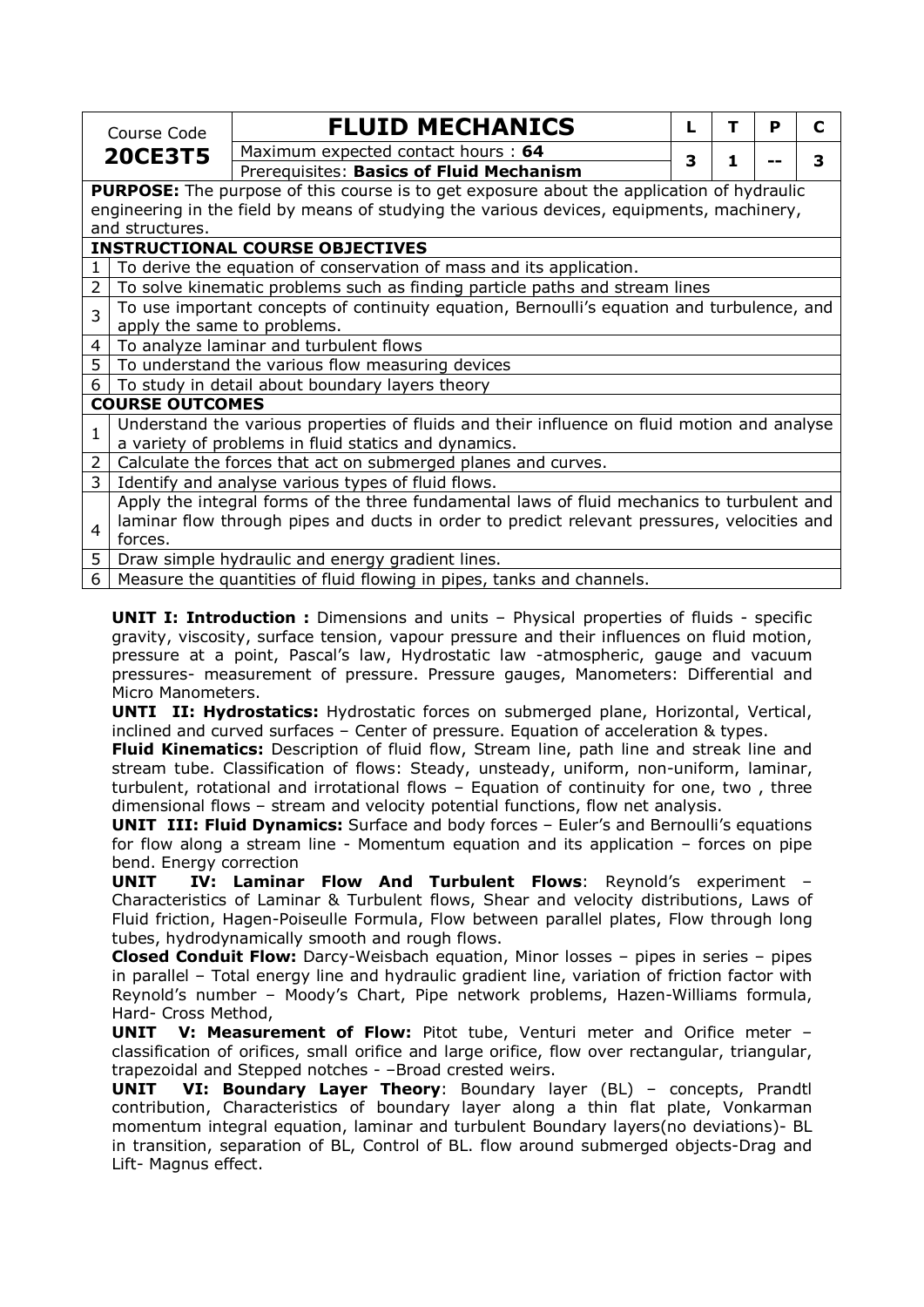### **TEXT BOOKS:**

1. Fluid Mechanics, P. N. Modi and S. M. Seth, Standard book house, New Delhi 2. A text of Fluid mechanics and hydraulic machines, R. K. Bansal - Laxmi Publications (P) ltd., New Delhi

#### **REFERENCES:**

1. Mechanics of Fluids, Merle C. Potter, David C. Wiggert and Bassem H. Ramadan, CENGAGE Learning

2. Fluid Mechanics and Machinery, C.S.P. Ojha, R. Berndtsson and P.N. Chandramouli, Oxford Higher Education.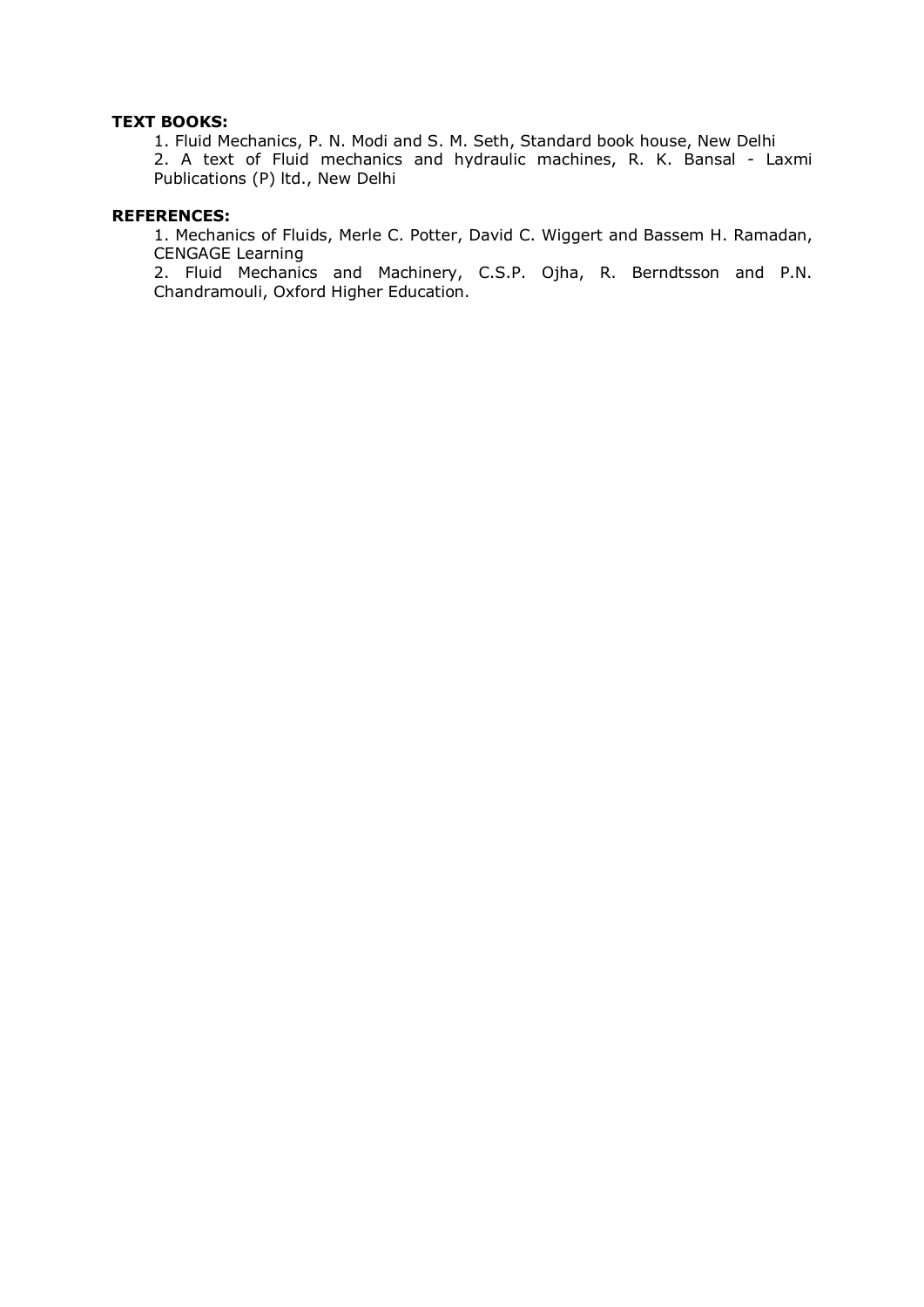| Course Code | <b>SURVEYING FIELD WORK - I</b>               |  | ' D |           |
|-------------|-----------------------------------------------|--|-----|-----------|
|             | 20CE3L1   Maximum expected contact hours : 30 |  |     | 0 0 3 1.5 |

### **List of Field Works**

- 1. Survey by chain survey of road profile with offsets in case of road widening.
- 2. Survey in an area by chain survey (Closed circuit)
- 3. Determination of distance between two inaccessible points by using compass.
- 4. Finding the area of the given boundary using compass (Closed Traverse)
- 5. Plane table survey; finding the area of a given boundary by the method of Radiation
- 6. Plane table survey; finding the area of a given boundary by the method of intersection.
- 7. Two Point Problem by the plane table survey.
- 8. Fly levelling : Height of the instrument method (differential levelling)
- 9. Fly levelling: rise and fall method.
- 10.Fly levelling: closed circuit/ open circuit.
- 11.Fly levelling; Longitudinal Section and Cross sections of a given road profile.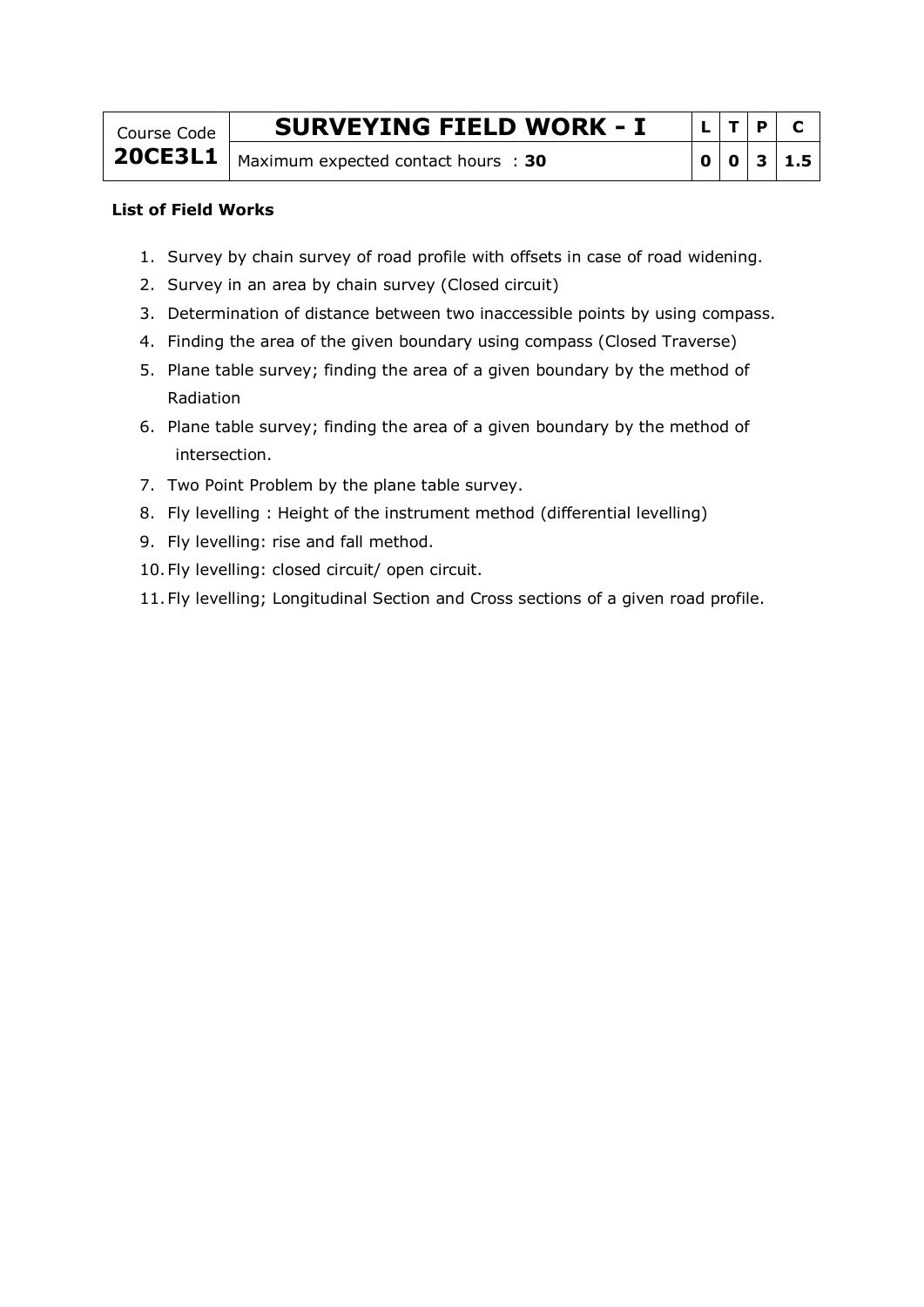#### Course Code **20CE3L2**

## **STRENGTH OF MATERIALS LAB**  $\lfloor L \rfloor$  T  $\rfloor$  P  $\lfloor c \rfloor$

Maximum expected contact hours : **30 0 0 1 3 1.5** 

### **List of Lab Works**

- 1. Tension test on Steel bar
- 2. Bending test on (Steel/Wood) Cantilever beam.
- 3. Bending test on simple support beam
- 4. Torsion test
- 5. Hardness test
- 6. Compression test on wood or concrete
- 7. Impact test
- 8. Shear test
- 9. Verification of Maxwell's Reciprocal theorem on beams.
- 10.Use of Electrical resistance strain gauges
- 11.Continuous beam deflection test.

#### **List of Major Equipment:**

- 1. UTM for conducting tension test on rods.
- 2. Steel beam for flexure test.
- 3. Wooden beam for flexure test.
- 4. Torsion testing machine.
- 5. Brinnell's / Rock well's hardness testing machine.
- 6. Setup for spring tests.
- 7. Compression testing machine.
- 8. Izod Impact machine.
- 9. Shear testing machine.
- 10.Beam setup for Maxwell's theorem verification.
- 11.Continuous beam setup.

Electrical Resistance gauges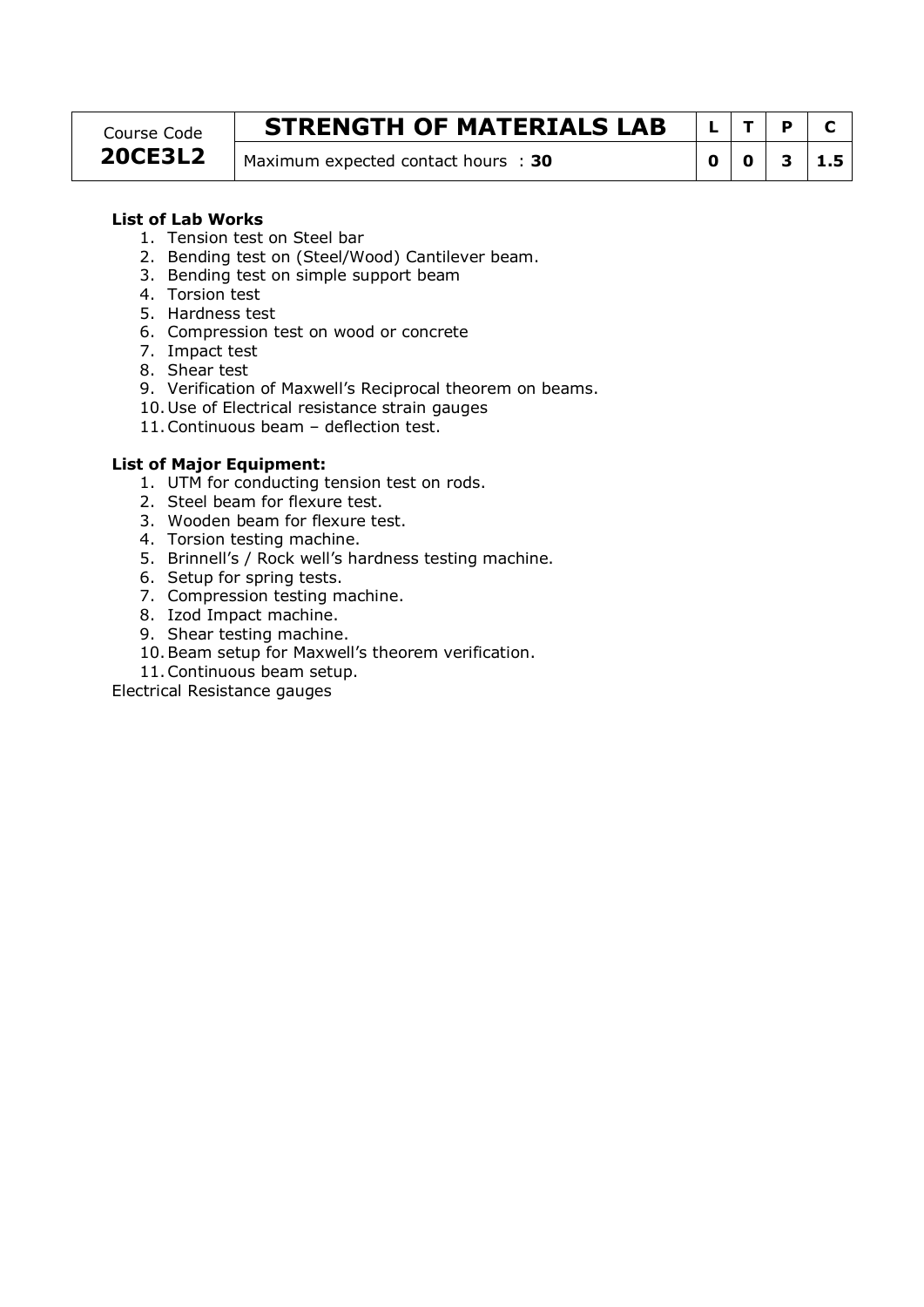## **GIS** LAB

|   | D |     |
|---|---|-----|
| n | э | 1.5 |

### **EXCERCISES IN GIS:**

- 1. Georeferencing Map/Toposheet
- 2. Geodatabese Creation and Projection on map/ Toposheet
- 3. Digitization of Map/Toposheet
- 4. Creation of thematic maps.
- 5. Estimation of features and interpretation
- 6. Developing Digital Elevation model
- 7. Simple applications of GIS in water Resources Engineering & Transportation Engineering

Software: Arc GIS 10.1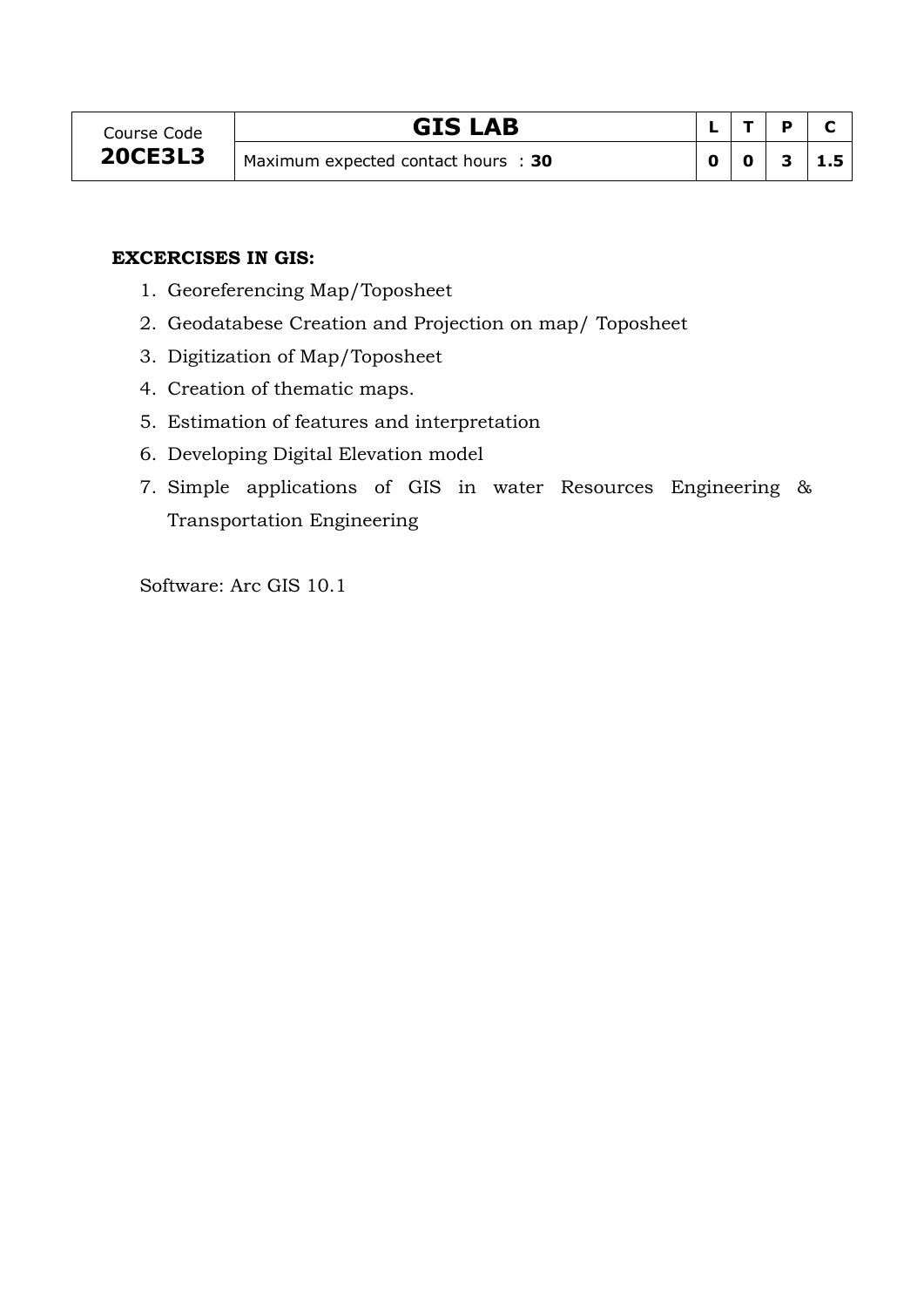|                | Course Code              | <b>STRUCTURAL ANALYSIS - I</b>                                                                                                                                              |   | т | P | C |
|----------------|--------------------------|-----------------------------------------------------------------------------------------------------------------------------------------------------------------------------|---|---|---|---|
| <b>20CE4T2</b> |                          | Maximum expected contact hours : 64                                                                                                                                         |   |   |   | 3 |
|                |                          | Prerequisites :                                                                                                                                                             | 3 | 1 | 0 |   |
|                | <b>PURPOSE:</b>          |                                                                                                                                                                             |   |   |   |   |
|                |                          | <b>INSTRUCTIONAL COURSE OBJECTIVES</b>                                                                                                                                      |   |   |   |   |
| 1              |                          | To give preliminary concepts of assessment of bending moment and shear force in Propped<br>cantilevers, fixed beams and continuous beams due to various loading conditions. |   |   |   |   |
| $\overline{2}$ | and loading conditions.  | To impart concepts of Bending Moment and Shear force for beams with different boundary                                                                                      |   |   |   |   |
| 3              |                          | The procedure for development of slope deflection equations and to solve application to<br>continuous beams with and without settlement of supports.                        |   |   |   |   |
|                |                          | The concepts of moving loads and influence lines are imparted for assessment of maximum                                                                                     |   |   |   |   |
| 4              |                          | SF and BM at a given section when loads of varying spans rolling loads of Pratt and Warren                                                                                  |   |   |   |   |
|                | trusses.                 |                                                                                                                                                                             |   |   |   |   |
|                | <b>COURSE OUTCOMES</b>   |                                                                                                                                                                             |   |   |   |   |
|                |                          | Distinguish between the determinate and indeterminate structures.                                                                                                           |   |   |   |   |
| $\overline{2}$ |                          | Identify the behaviour of structures due to the expected loads, including the moving loads,                                                                                 |   |   |   |   |
|                | acting on the structure. |                                                                                                                                                                             |   |   |   |   |
| 3              |                          | Estimate the bending moment and shear forces in beams for different fixity conditions.                                                                                      |   |   |   |   |
| $\overline{4}$ |                          | Analyze the continuous beams using various methods -, three moment method, slope<br>deflection method, energy theorems.                                                     |   |   |   |   |
| 5              |                          | Draw the influence line diagrams for various types of moving loads on beams/bridge.                                                                                         |   |   |   |   |
| 6              | passing over the truss.  | Analyze the loads in Pratt and Warren trusses when loads of different types and spans are                                                                                   |   |   |   |   |

**UNIT – I Propped Cantilevers:** Analysis of propped cantilevers-shear force and Bending moment diagrams-Deflection of propped cantilevers.

**Fixed Beams** – Introduction to statically indeterminate beams with U. D. load, central point load, eccentric point load, number of point loads, uniformly varying load, couple and combination of loads - shear force and Bending moment diagrams-Deflection of fixed beams including effect of sinking of support, effect of rotation of a support.

**UNIT – II Continuous Beams:** Introduction-Clapeyron's theorem of three moments-Analysis of continuous beams with constant moment of inertia with one or both ends fixed- continuous beams with overhang, continuous beams with different moment of inertia for different spans-Effects of sinking of supports-shear force and Bending moment diagrams.

**UNIT-III Slope-Deflection Method:** Introduction,sign conventions. derivation of slope deflection equation, application to continuous beams with and without settlement of supports.

**UNIT – IV Energy Theorems:** Introduction-Strain energy in linear elastic system, expression of strain energy due to axial load, bending moment and shear forces - Castigliano's first theorem- Deflections of simple beams and pin jointed trusses. Castigliano's second theorem-Statically indeterminate beam and portal frame.

**UNIT – V Moving Loads:** Introduction maximum SF and BM at a given section and absolute maximum S.F. and B.M due to single concentrated load, U. D load longer than the span, U. D load shorter than the span, two point loads with fixed distance between them and several point loads-Equivalent uniformly distributed load-Focal length.

**UNIT – VI INFLUENCE LINES:** Definition of influence line for SF, Influence line for BMload position for maximum SF at a section-Load position for maximum BM at a sections, single point load, U.D. load longer than the span, U.D. load shorter than the span-Influence lines for forces in members of Pratt and Warren trusses.

### **Text Books:**

1. Basic Structural Analysis, C. S. Reddy Tata Mc.Graw-Hill, New Delhi.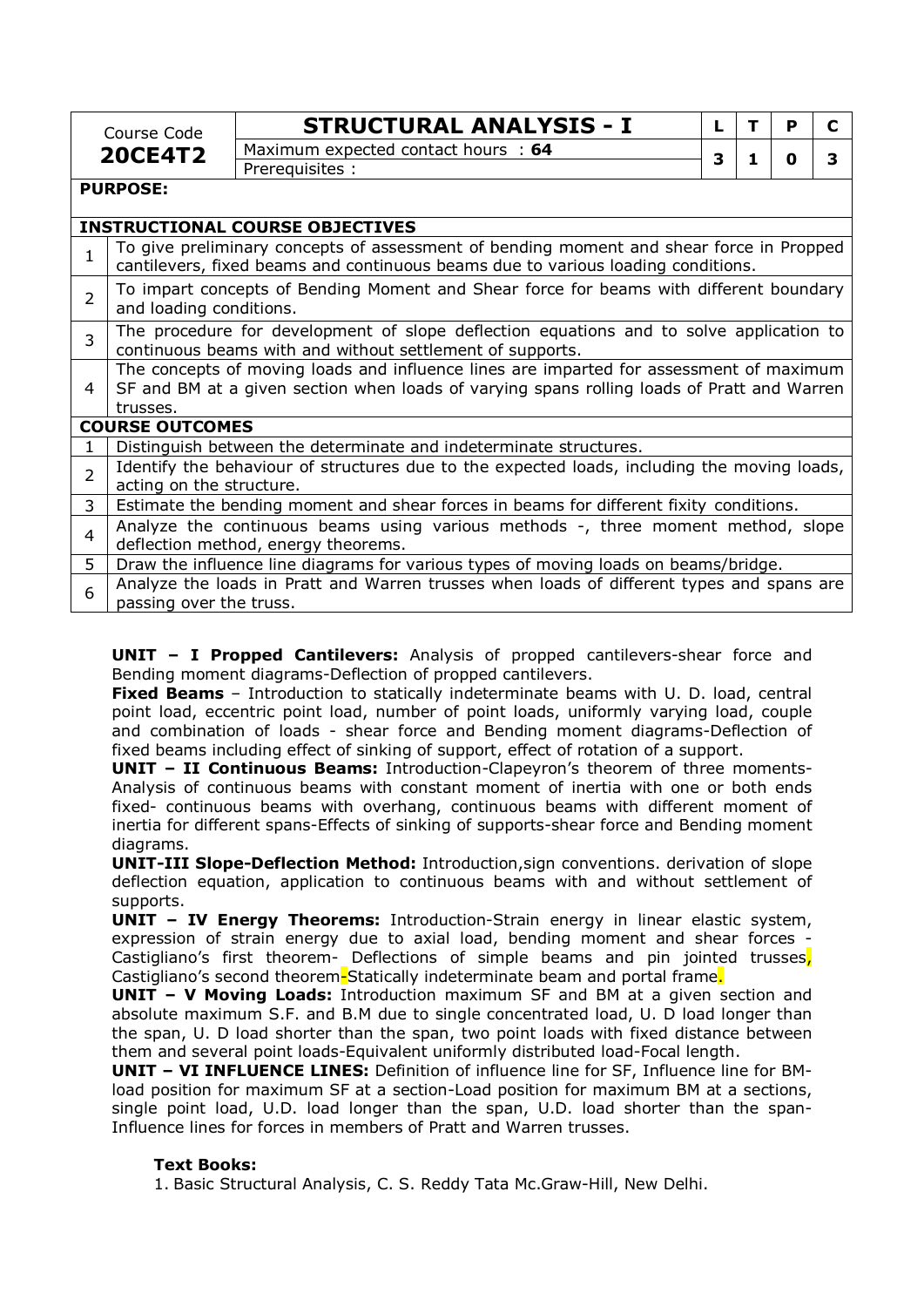- 2. 2. Analysis of Structures by T.S. Thandavamoorthy, Oxford University Press, New Delhi.
- 3. Analysis of Structures- Vol. I & II, V.N. Vazirani and M.M. Ratwani, Khanna Publishers.

### **References:**

- 1. Theory of Structures, B. C Punmia, A. K Jain & Arun K. Jain, Lakshmi Publications.
- 2. Theory of Structures, R.S. Khurmi, S. Chand Publishers.
- 3. Structural analysis by R.C. Hibbeler, Pearson, New Delhi.
- 4. Structural Analysis-I, Hemanth Patel, Yogesh Patel, Synergy Knowledgeware, Mumbai.
- 5. Structural Analysis I Analysis of Statically Determinate Structures, P. N. Chandramouli, Yesdee Publishing Pvt Limited, Chennai.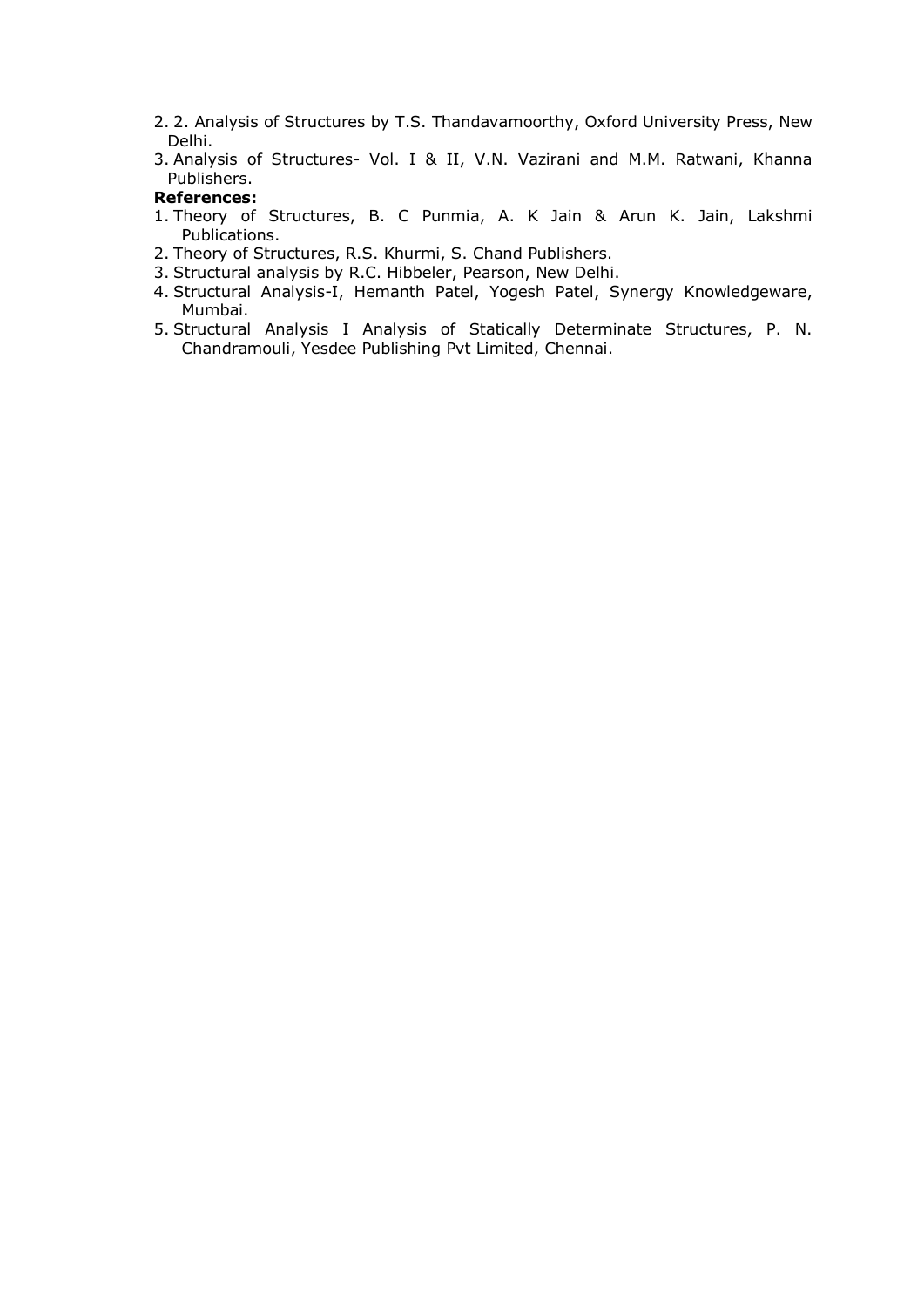| Course Code                                           |                                                                                 | <b>TRANSPORTATION ENGINEERING - I</b>                             |  |  | D |  |
|-------------------------------------------------------|---------------------------------------------------------------------------------|-------------------------------------------------------------------|--|--|---|--|
| Maximum expected contact hours : 64<br><b>20CE4T3</b> |                                                                                 | з                                                                 |  |  |   |  |
|                                                       |                                                                                 | Prerequisites :                                                   |  |  |   |  |
| <b>PURPOSE:</b>                                       |                                                                                 |                                                                   |  |  |   |  |
|                                                       |                                                                                 |                                                                   |  |  |   |  |
|                                                       |                                                                                 | <b>INSTRUCTIONAL COURSE OBJECTIVES</b>                            |  |  |   |  |
|                                                       |                                                                                 | To impart different concepts in the field of Highway Engineering. |  |  |   |  |
| $\mathcal{P}$                                         |                                                                                 | To acquire design principles of Highway Geometrics and Pavements  |  |  |   |  |
| 3                                                     |                                                                                 | To learn various highway construction and maintenance procedures  |  |  |   |  |
| <b>COURSE OUTCOMES</b>                                |                                                                                 |                                                                   |  |  |   |  |
|                                                       |                                                                                 | Plan highway network for a given area.                            |  |  |   |  |
| $\overline{2}$                                        |                                                                                 | Determine Highway alignment and design highway geometrics         |  |  |   |  |
| 3                                                     |                                                                                 | Design Intersections and prepare traffic management plans         |  |  |   |  |
| 4                                                     | Judge suitability of pavement materials and design flexible and rigid pavements |                                                                   |  |  |   |  |

5 Construct and maintain highways

**UNIT I Highway Planning and Alignment**: Highway development in India; Classification of Roads; Road Network Patterns; Necessity for Highway Planning; Different Road Development Plans – First, second, third road development plans, road development vision 2021, Rural Road Development Plan – Vision 2025; Planning Surveys; Highway Alignment- Factors affecting Alignment- Engineering Surveys – Drawings and Reports.

**UNIT – II Highway Geometric Design:** Importance of Geometric Design- Design controls and Criteria- Highway Cross Section Elements- Sight Distance Elements-Stopping sight Distance, Overtaking Sight Distance and Intermediate Sight Distance-Design of Horizontal Alignment-Design of Super elevation and Extra widening- Design of Transition Curves- Design of Vertical alignment-Gradients- Vertical curves.

**UNIT – III Traffic Engineering:** Basic Parameters of Traffic-Volume, Speed and Density- Traffic Volume Studies; Speed studies –spot speed and speed & delay studies; Parking Studies; Road Accidents-Causes and Preventive measures - Condition Diagram and Collision Diagrams; PCU Factors, Capacity of Highways – Factors Affecting; LOS Concepts; Road

Traffic Signs; Road markings; Types of Intersections; At-Grade Intersections – Design of Plain, Flared, Rotary and Channelized Intersections; Design of Traffic Signals –Webster Method –IRC Method.

**UNIT – IV, Highway Materials:** Subgrade soil: classification –Group Index – Subgrade soil strength – California Bearing Ratio – Modulus of Subgrade Reaction. Stone aggregates: Desirable properties – Tests for Road Aggregates – Bituminous Materials: Types – Desirable properties – Tests on Bitumen – Bituminous paving mixes: Requirements – Marshall Method of Mix Design.

**UNIT – V, Design Of Pavements:** Types of pavements; Functions and requirements of different components of pavements; Design Factors*Flexible Pavements:* Design factors – Flexible Pavement Design Methods – CBR method – IRC method – Burmister method – Mechanistic method – IRC Method for Low volume Flexible pavements.

*Rigid Pavements:* Design Considerations – wheel load stresses – Temperature stresses – Frictional stresses – Combination of stresses – Design of slabs – Design of Joints – IRC method – Rigid pavements for low volume roads – Continuously Reinforced Cement Concrete Pavements – Roller Compacted Concrete Pavements.

**UNIT - VI Highway Construction and Maintenance:** Types of Highway Construction – Earthwork; Construction of Earth Roads, Gravel Roads, Water Bound Macadam Roads, Bituminous Pavements and Construction of Cement Concrete Pavements. Pavement Failures, Maintenance of Highways, pavement evaluation, strengthening of existing pavements

### **TEXT BOOKS:**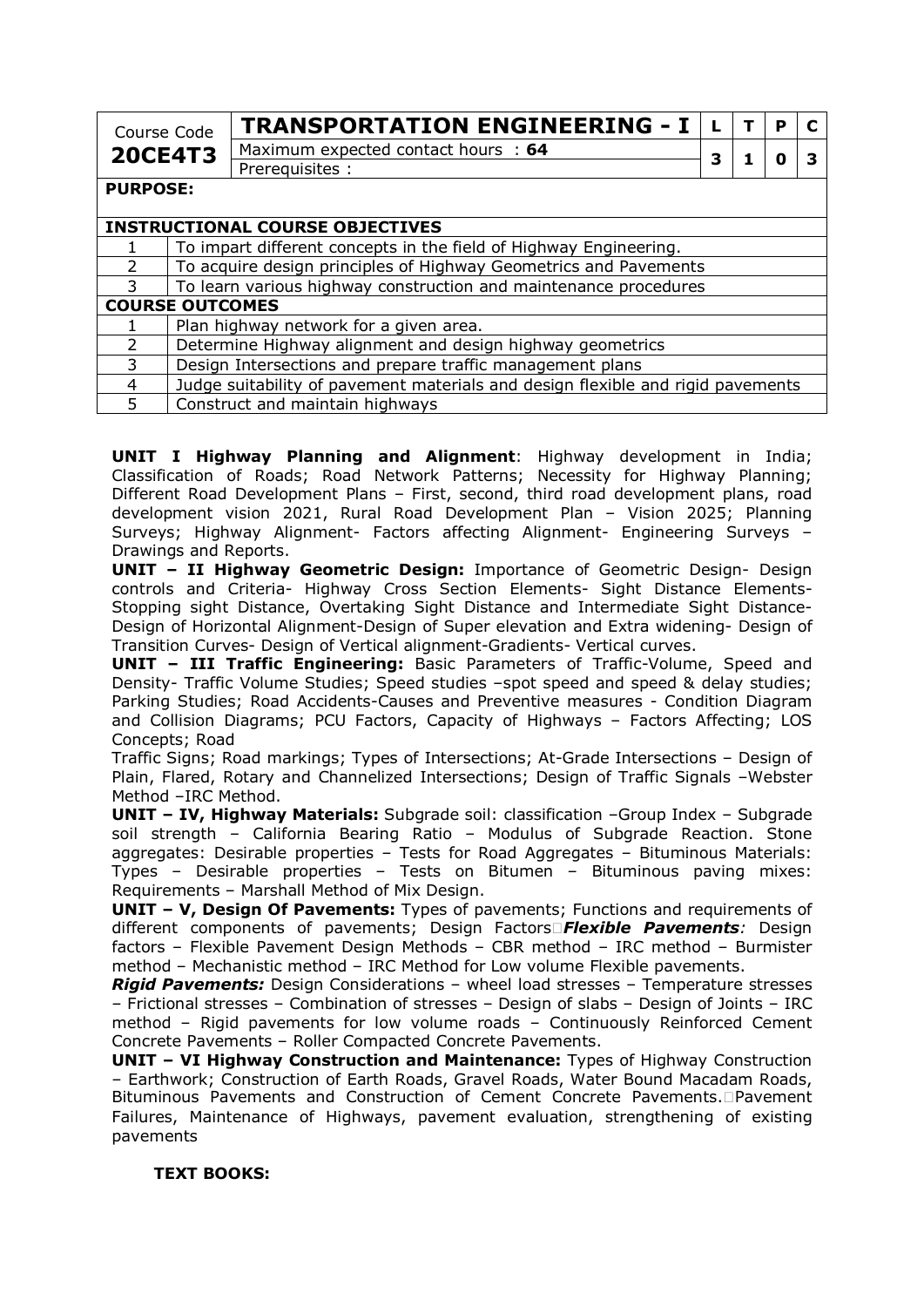- 1. Highway Engineering, Khanna S. K., Justo C. E. G and Veeraragavan A, Nem Chand Bros., Roorkee.
- 2. Traffic Engineering and Transportation Planning, Kadiyali L.R Khanna Publishers. **REFERENCES:**
- 1. Principles of Highway Engineering, Kadiyali L. R, Khanna Publishers, New Delhi.
- 2. Principles of Transportation Engineering, Partha Chakroborthy and Animesh Das, PHI Learning Private Limited, Delhi.
- 3. Highway Engineering, Paul H. Wright and Karen K Dixon, Wiley Student Edition, Wiley India (P) Ltd., New Delhi.
- 4. Transportation Engineering An Introduction, JotinKhisty C, Prentice Hall, Englewood Cliffs, New Jersey.
- 5. Traffic & Highway Engineering by Nicholas J. Garber, Lester A. Hoel, Fifth Edition, published in 2015, CENGAGE Learning, New Delhi.
- 6. Transportation Engineering and Planning, Papacostas C.S. and P.D. Prevedouros, Prentice Hall of India Pvt.Ltd; New Delhi.
- 7. Highway Engineering, Srinivasa Kumar R, Universities Press, Hyderabad
- 8. Practice and Design of Highway Engineering, Sharma S. K., Principles, S. Chand & Company Private Limited, New Delhi.
- 9. Highway and Traffic Engineering, Subhash C. Saxena, CBS Publishers, New Delhi.
- 10. Transportation Engineering Volume I by C. Venkatramaiah, Universities Press, New Delhi.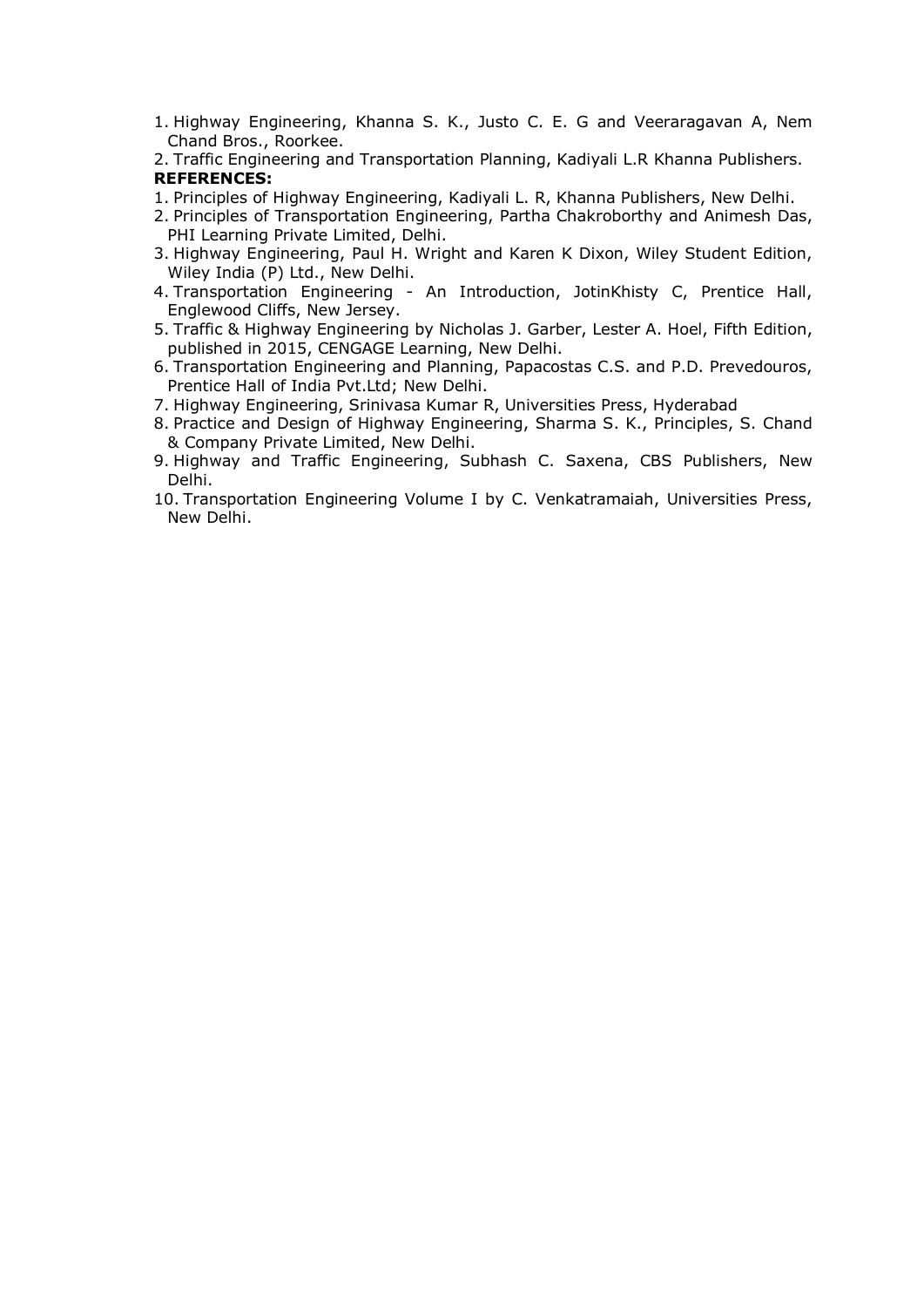|             | Course Code            | <b>HYDRAULICS AND HYDRAULIC</b><br><b>MACHINERY</b>                             |   | P |   |
|-------------|------------------------|---------------------------------------------------------------------------------|---|---|---|
|             | <b>20CE4T4</b>         | Maximum expected contact hours : 64                                             | 3 | 0 | 3 |
|             |                        | Prerequisites :                                                                 |   |   |   |
|             | <b>PURPOSE:</b>        |                                                                                 |   |   |   |
|             |                        | <b>INSTRUCTIONAL COURSE OBJECTIVES</b>                                          |   |   |   |
| 1           |                        | To study about uniform and non uniform flows in open channel and also to learn  |   |   |   |
|             |                        | about the characteristics of hydraulic jump                                     |   |   |   |
| $2^{\circ}$ |                        | To introduce dimensional analysis for fluid flow problems.                      |   |   |   |
| 3           |                        | To understand the working principles of various types of hydraulic machines and |   |   |   |
|             | Pumps.                 |                                                                                 |   |   |   |
|             | <b>COURSE OUTCOMES</b> |                                                                                 |   |   |   |
|             |                        | Solve uniform and non uniform open channel flow problems.                       |   |   |   |

### Apply the principals of dimensional analysis and similitude in hydraulic model testing.

3 Understand the working principles of various hydraulic machineries and pumps.

#### **UNIT – I UNIFORM FLOW IN OPEN CHANNELS:**

Types of channels –Types of flows - Velocity distribution – Energy and momentum correction factors – Chezy's, and Manning's formulae for uniform flow – Most Economical sections, Critical flow: Specific energy-critical depth – computation of critical depth

**UNIT II NON-UNIFORM FLOW IN OPEN CHANNELS:** Steady Gradually Varied flow-Dynamic equation, Mild, Critical, Steep, horizontal and adverse slopes-surface profilesdirect step method- Rapidly varied flow, hydraulic jump, energy dissipation.

**UNIT – III HYDRAULIC SIMILITUDE:** Dimensional analysis-Rayleigh's method and Buckingham's pi theorem-study of Hydraulic models – Geometric, kinematic and dynamic similarities-dimensionless numbers – model and prototype relations.

**UNIT – IV BASICS OF TURBO MACHINERY:** Hydrodynamic force of jets on stationary and moving flat , inclined and curved vanes, jet striking centrally and at tip, velocity triangles at inlet and outlet, expressions for work done and efficiency-Angular momentum principle.

**UNIT – V HYDRAULIC TURBINES – I:** Layout of a typical Hydropower installation – Heads and efficiencies - classification of turbines. Pelton wheel - Francis turbine - Kaplan turbine - working, working proportions, velocity diagram, work done and efficiency, hydraulic design, draft tube – theory and efficiency. Governing of turbines-surge tanksunit and specific quantities, selection of turbines, performance characteristics-geometric similarity-cavitation.

**UNIT – VI CENTRAIFUGAL-PUMPS:** Pump installation details-classification-work done-Manometric head-minimum starting speed-losses and efficiencies-specific speed, multistage pumps-pumps in parallel and series - performance of pumps-characteristic curves- NPSH- Cavitation. **RECIPROCATING PUMPS:** Introduction, classification, components, working, discharge, indicator diagram, work done and slip.

### **Text Books:**

- 1. Open Channel flow, K. Subramanya, Tata McGraw Hill Publishers.
- 2. A text of Fluid mechanics & hydraulic machines, R.K. Bansal, Laxmi Publications New Delhi
- 3. Fluid Mechanics, Modi and Seth, Standard book house.

#### **References:**

- 1. Fluid Flow in Pipes and Channels, G.L. Asawa, CBS
- 2. Fluid Mechanics and Machinery, C.S.P, OJHA, R.P.N. Chandramouli, Oxford higher education BERNDTSSON
- 3. 3. Fluid Mechanics and Machinery, Md. Kaleem Khan, Oxford Higher Education.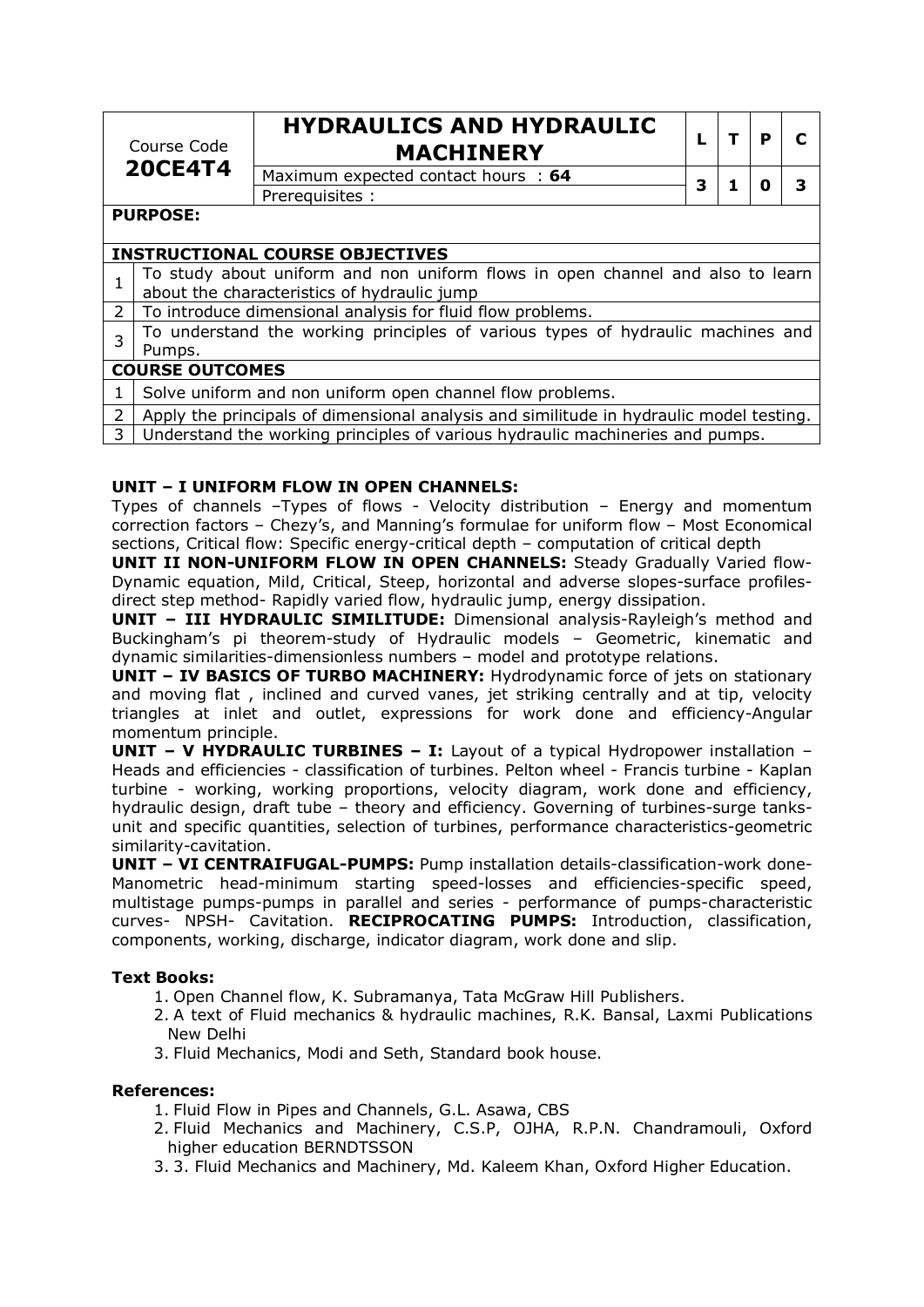| Course Code<br><b>20CE4T1</b>          |                                                                                                                                                               | <b>ENGINEERING GEOLOGY</b>          | L |  | P | C |  |
|----------------------------------------|---------------------------------------------------------------------------------------------------------------------------------------------------------------|-------------------------------------|---|--|---|---|--|
|                                        |                                                                                                                                                               | Maximum expected contact hours : 64 | 3 |  | n |   |  |
|                                        |                                                                                                                                                               | Prerequisites :                     |   |  |   |   |  |
|                                        | <b>PURPOSE:</b>                                                                                                                                               |                                     |   |  |   |   |  |
| <b>INSTRUCTIONAL COURSE OBJECTIVES</b> |                                                                                                                                                               |                                     |   |  |   |   |  |
|                                        | To introduce the Engineering Geology as a subject in Civil Engineering                                                                                        |                                     |   |  |   |   |  |
| 2                                      | To enable the student to use subject in civil engineering applications.                                                                                       |                                     |   |  |   |   |  |
| 3                                      | To know the Geological history of India.                                                                                                                      |                                     |   |  |   |   |  |
|                                        | <b>COURSE OUTCOMES</b>                                                                                                                                        |                                     |   |  |   |   |  |
| 1                                      | Identify and classify the geological minerals                                                                                                                 |                                     |   |  |   |   |  |
| $\overline{2}$                         | Measure the rock strengths of various rocks                                                                                                                   |                                     |   |  |   |   |  |
| 3                                      | Classify and measure the earthquake prone areas to practice the hazard zonation                                                                               |                                     |   |  |   |   |  |
| 4                                      | Classify, monitor and measure the Landslides and subsidence                                                                                                   |                                     |   |  |   |   |  |
| 5                                      | Prepares, analyses and interpret the Engineering Geologic maps                                                                                                |                                     |   |  |   |   |  |
| 6                                      | Analyses the ground conditions through geophysical surveys.                                                                                                   |                                     |   |  |   |   |  |
| $\overline{7}$                         | Test the geological material and ground to check the suitability of civil engineering<br>project construction.                                                |                                     |   |  |   |   |  |
| 8                                      | Investigate the project site for mega/mini civil engineering projects. Site selection for<br>mega engineering projects like Dams, Tunnels, disposal sites etc |                                     |   |  |   |   |  |

**UNIT-I: Introduction:** Branches of Geology, Importance of Geology in Civil Engineering with case studies. **Weathering:** Weathering of rocks, Geological agents, weathering process of Rock, River process and their development.

**UNIT-II Mineralogy And Petrology:** Definitions of mineral, Structures of silicates and rock, Different methods of study of mineral and rock, The study of physical properties of minerals and rocks for megascopic study for the following minerals and rocks, Common rock forming minerals are Feldspar, Quartz Group, Olivine, Augite, Hornblende, Mica Group, Asbestos, Talc, Chlorite, Kyanite, Garnet, Calcite and other ore forming minerals are Pyrite, Hematite, Magnetite, Chlorite, Galena, Pyrolusite, Graphite, Chromite, Magnetite And Bauxite. Classification, structures, textures and forms of Igneous rocks, Sedimentary rocks, Metamorphic rocks, and their megascopic study of granite varieties, (pink, gray, green). Pegmatite, Dolerite, Basalt etc., Shale, Sand Stone, Lime Stone, Laterite, Quartzite, Gneiss, Schist, Marble, Khondalite and Slate and their importance in Civil Engineering.

**UNIT-III Structural Geology:** Strike, Dip and Outcrop study of common geological structures associating with the rocks such as Folds, Faults, Joints and Unconformitiesparts, types, mechanism and their importance in Civil Engineering–Indian stratigraphy. Aims of statigrtaphy, Principles, Geological time scour, Geological division in India, Major stratigraphic units in India.

**UNIT-IV Ground Water:** Water table, Cone of depression, Geological controls of Ground Water Movement, Ground Water Exploration Techniques. **Earthquakes And Land Slides:** Terminology, Classification, causes and effects, Shield areas and Seismic bells, Richter scale intensity, Precautions of building constructions in seismic areas. Classification of Landslides, Causes and Effects, measures to be taken prevent their occurrence at Landslides. Case studies.

**UNIT-V Geophysics:** Importance of Geophysical methods, Classification, Principles of Geophysical study by Gravity method, Magnetic method, Electrical methods, Seismic methods, Radiometric method and Electrical resistivity, Seismic refraction methods and Engineering properties of rocks.

**UNIT-VI Geology of Dams, Reservoirs And Tunnels:** Types and purpose of Dams, Geological considerations in the selection of a Dam site. Life of Reservoirs Purpose of Tunnelling, effects, Lining of Tunnels. Influence of Geology for successful Tunnelling.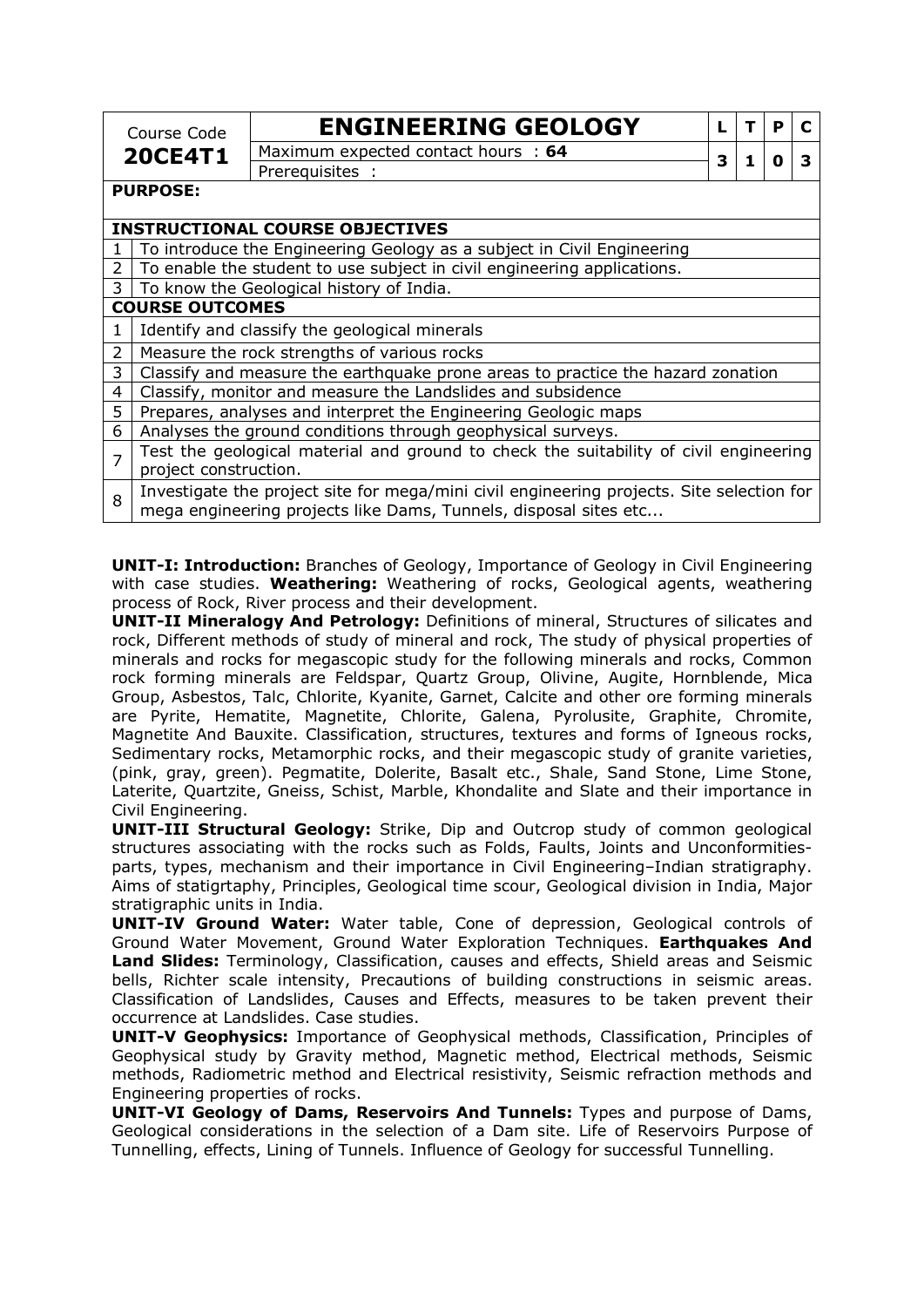### **Text Books:**

- 1. Engineering Geology, N. Chenn Kesavulu, Laxmi Publications, 2<sup>nd</sup> Edition, 2014.
- 2. Engineering Geology, Subinoy Gangopadhay, Oxford University press.

### **References:**

- 1. Engineering Geology, D. Venkat Reddy, Vikas Publishing House pvt. Ltd, 2013.
- 2. Engineering Geology, Vasudev Kanithi, University Press.
- 3. Engineering Geology for Civil Engineers P. C. Varghese, PHI learning pvt. Ltd.
- 4. G Fundamentals of Engineering Geology' P.G. Bell, B. S. P. Publications, 2012
- 5. Geology for Engineers and Environmental Society, Alan E Kehew, person publications, 3<sup>rd</sup> edition.
- 6. Engineer's Geology by S. K. Duggal, H.K. Pandey, N. Rawd, McGraw Hill education.
- 7. Engineering Geology, K. S. Valdiya, McGraw Hill.
- 8. Environmental Geology, K. S Valdiya, Mcgraw Hill Publications, 2<sup>nd</sup> Edition.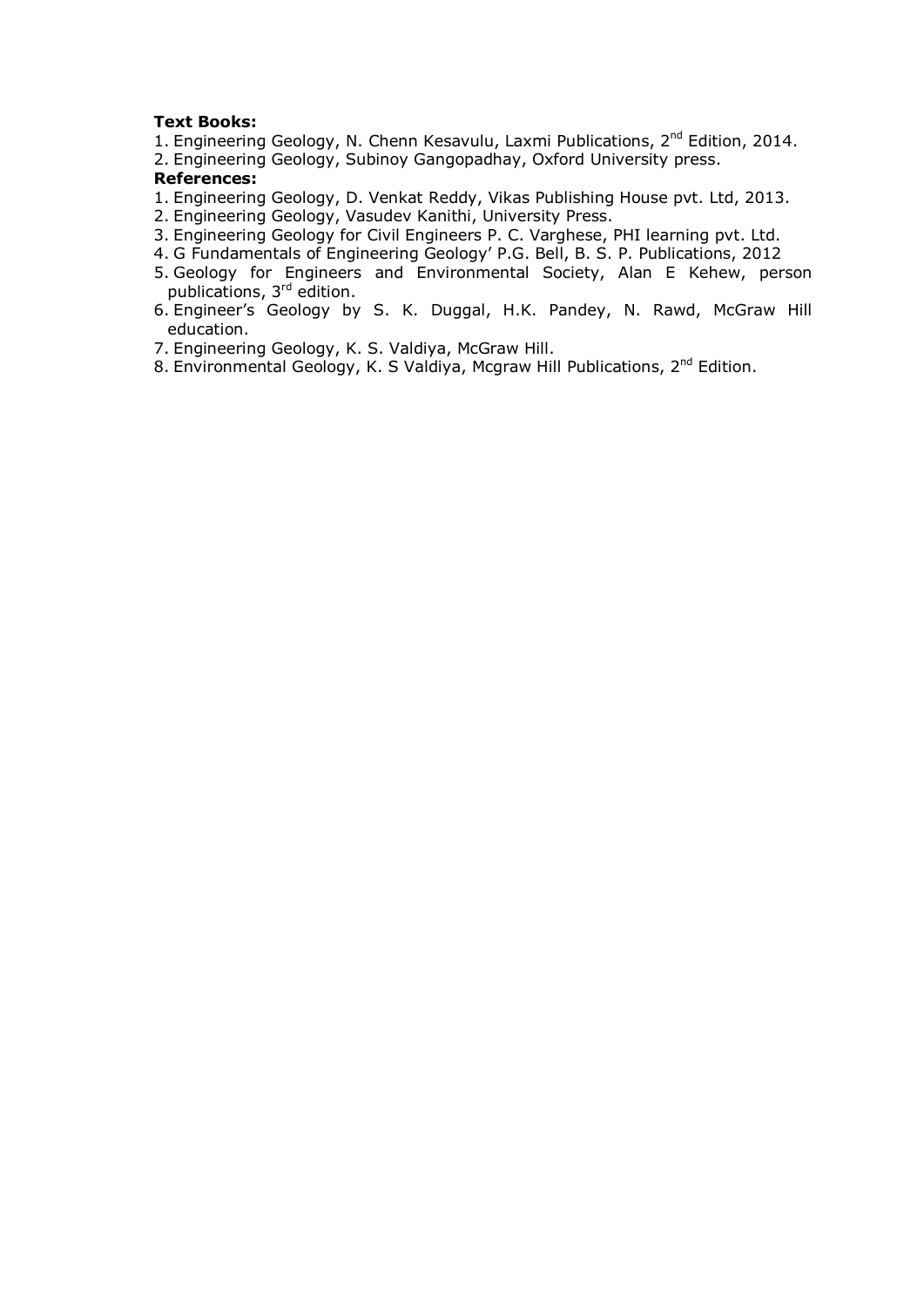Course Code **20CE4L2**

# **SURVEY FIELD WORK-II**  $|L|T|P|C$

Maximum expected contact hours : **<sup>30</sup> <sup>0</sup> <sup>0</sup> <sup>3</sup> <sup>1</sup>**

### **List of Experiments**

 1. Theodolite Survey: Determining the Horizontal and Vertical Angles by the method of

repetition method.

2. Theodolite Survey: Finding the distance between two inaccessible points.

3. Theodolite Survey: Finding the height of far object.

 4. Tacheomatric Survey: Heights and distance problems using tacheomatric principles.

5. One Exercise on Curve setting.

6. One Exercise on contours.

 7. Total Station: Introduction to total station and practicing setting up, levelling up and

elimination of parallax error.

8. Total Station: Determination of area using total station.

9. Total Station: Traversing

10. Total Station: Contouring

11. Total Station: Determination of Remote height.

12. Total Station: distance between two inaccessible points.

**Note:** Any 10 field work assignments must be completed**.**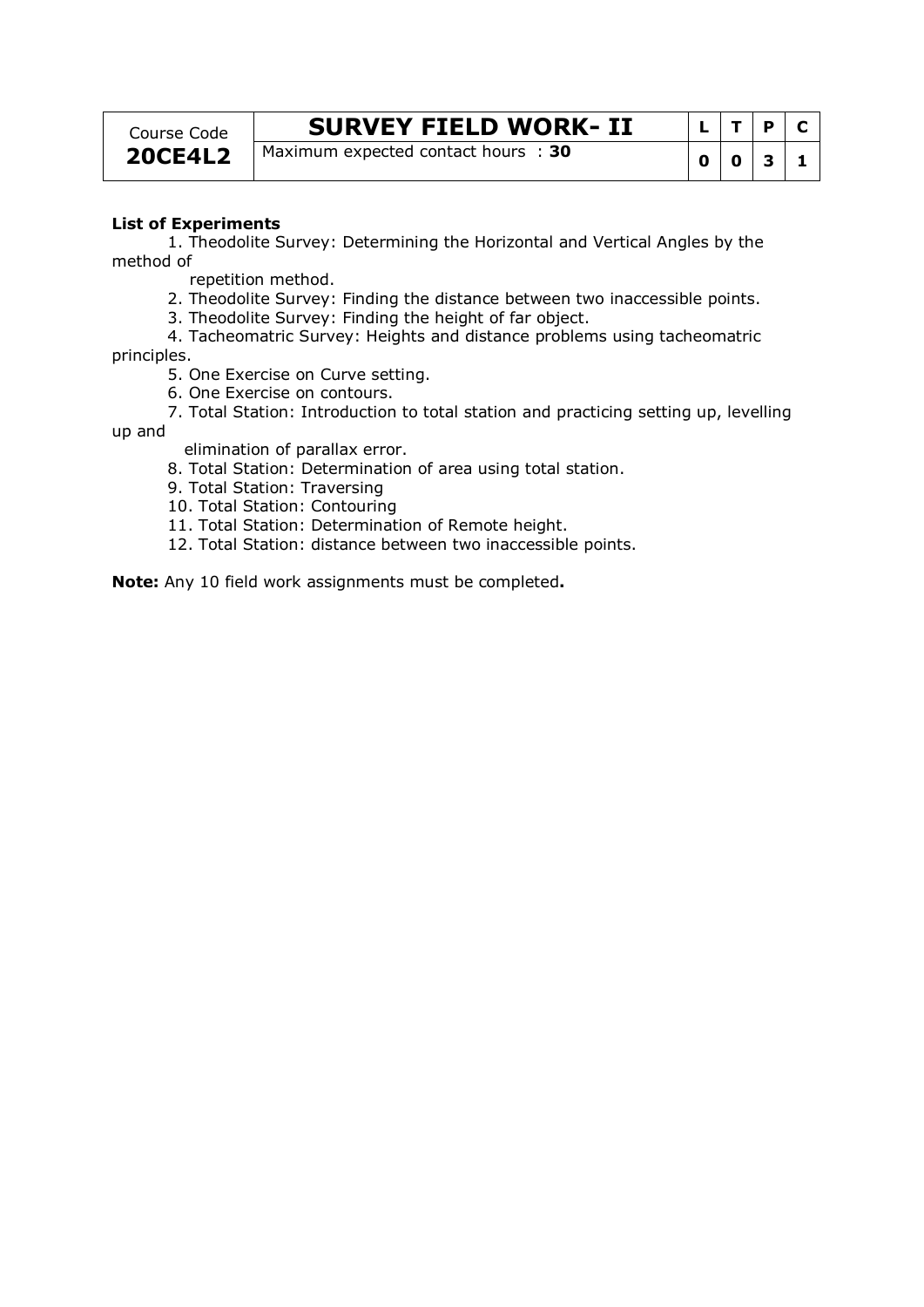| Course Code    |  |
|----------------|--|
| <b>20CE4L3</b> |  |

## **FM & HHM LABORATORY**

**Maximum expected contact hours : 30** 

|   |   | P | C |
|---|---|---|---|
| 0 | 0 | З |   |

### **List of Experiments**

- 1. Calibration of Venturimeter & Orifice meter
- 2. Determination of Coefficient of discharge for a small orifice by a constant head method.
- 3. Determination of Coefficient of discharge for an external mouth piece by

variable head

- method.
- 4. Calibration of contracted Rectangular Notch and /or Triangular Notch
- 5. Determination of Coefficient of loss of head in a sudden contraction and friction

#### factor.

- 6. Verification of Bernoulli's equation.
- 7. Impact of jet on vanes
- 8. Study of Hydraulic jump.
- 9. Performance test on Pelton wheel turbine
- 10. Performance test on Francis turbine.
- 11. Efficiency test on centrifugal pump.
- 12. Efficiency test on reciprocating pump.

### **List of Equipment:**

- 1. Venturimeter setup.
- 2. Orifice meter setup.
- 3. Small orifice setup.
- 4. External mouthpiece setup.
- 5. Rectangular and Triangular notch setups.
- 6. Friction factor test setup.
- 7. Bernoulli's theorem setup.
- 8. Impact of jets.
- 9. Hydraulic jump test setup.
- 10. Pelton wheel and Francis turbines.
- 11. Centrifugal and Reciprocating pumps.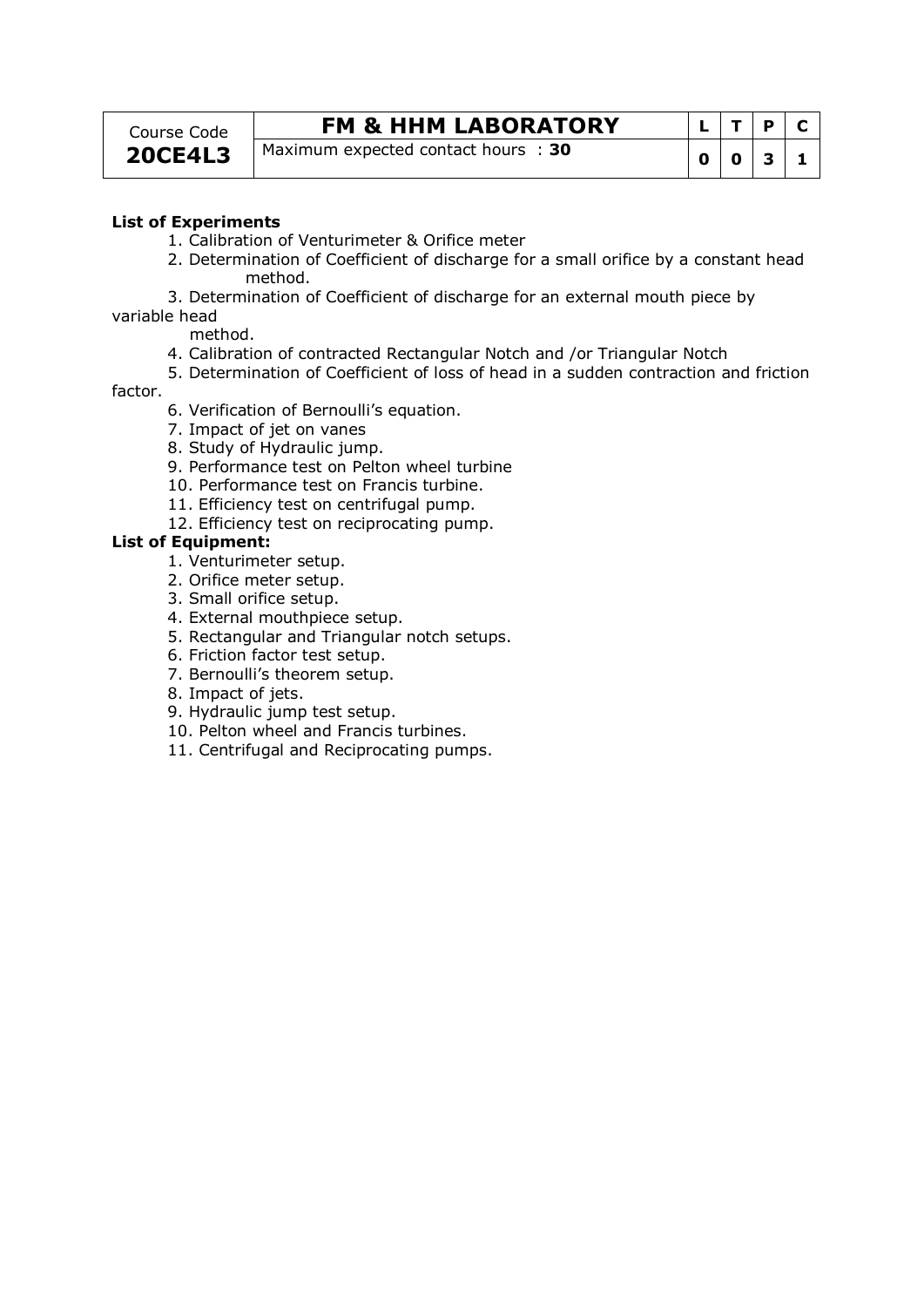| Course Code     | <b>ENGINEERING GEOLOGY LABORATORY</b>                |  |  |
|-----------------|------------------------------------------------------|--|--|
| <b>20CE4L1</b>  | Maximum expected contact hours : 30<br>Prerequisites |  |  |
| <b>PURPOSE:</b> |                                                      |  |  |

### **INSTRUCTIONAL COURSE OBJECTIVES**

1 To identify the mega-scopic types of Ore minerals & Rock forming minerals.

2 To identify the mega-scopic types of Igneous, Sedimentary, Metamorphic rocks.

 $3 \mid$  To identify the topography of the site & material selection.

#### **COURSE OUTCOMES**

1 Identify Mega-scopic minerals & their properties.

- 2 | Identify Mega-scopic rocks & their properties.
- 3 Identify the site parameters such as contour, slope & aspect for topography.
- $4 \mid 1$ . Know the occurrence of materials using the strike & dip problems.

### **LIST OF EXPERIMENTS**

1. Physical properties of minerals:

- a) Mega-scopic identification of Rock forming minerals Quartz group, Feldspar group, Garnet group, Mica group & Talc, Chlorite, Olivine, Kyanite, Asbestos, Tourmelene, Calcite, Gypsum, etc...
- b) Ore forming minerals Magnetite, Hematite, Pyrite, Pyralusite, Graphite, Chromite, etc...
- 2. Megascopic description and identification of rocks.
- a) Igneous rocks Types of Granite, Pegmatite, Gabbro, Dolerite, Syenite, Granite Poryphery, Basalt, etc...
- b) Sedimentary rocks Sand stone, Ferrugineous sand stone, Lime stone, Shale, Laterite, Conglamorate, etc...
- c) Metamorphic rocks Biotite Granite Gneiss, Slate, Muscovite & Biotiteschist, Marble, Khondalite, etc...
- 3. Interpretation and drawing of sections for geological maps showing tilted beds, faults, unconformities etc.
- 4. Simple Structural Geology problems.
- 5. Bore hole data.
- 6. Strength of the rock using laboratory tests. 7. Field work To identify Minerals, Rocks, Geomorphology& Structural Geology.

### **LAB EXAMINATION PATTERN:**

- 1. Description and identification of FOUR minerals
- 2. Description and identification of FOUR (including igneous, sedimentary and metamorphic rocks)
- 3. ONE Question on Interpretation of a Geological map along with a geological section.
- 4. TWO Questions on Simple strike and Dip problems.
- 5. Bore hole problems.
- 6. Project report on geology.

### **REFERENCE BOOKS:**

- 1. Applied Engineering Geology Practical, M. T. Mauthesha Reddy, New Age International Publishers, 2<sup>nd</sup> Edition.
- 2. Foundations of Engineering Geology' by Tony Waltham, Spon Press, 3rd edition, 2009.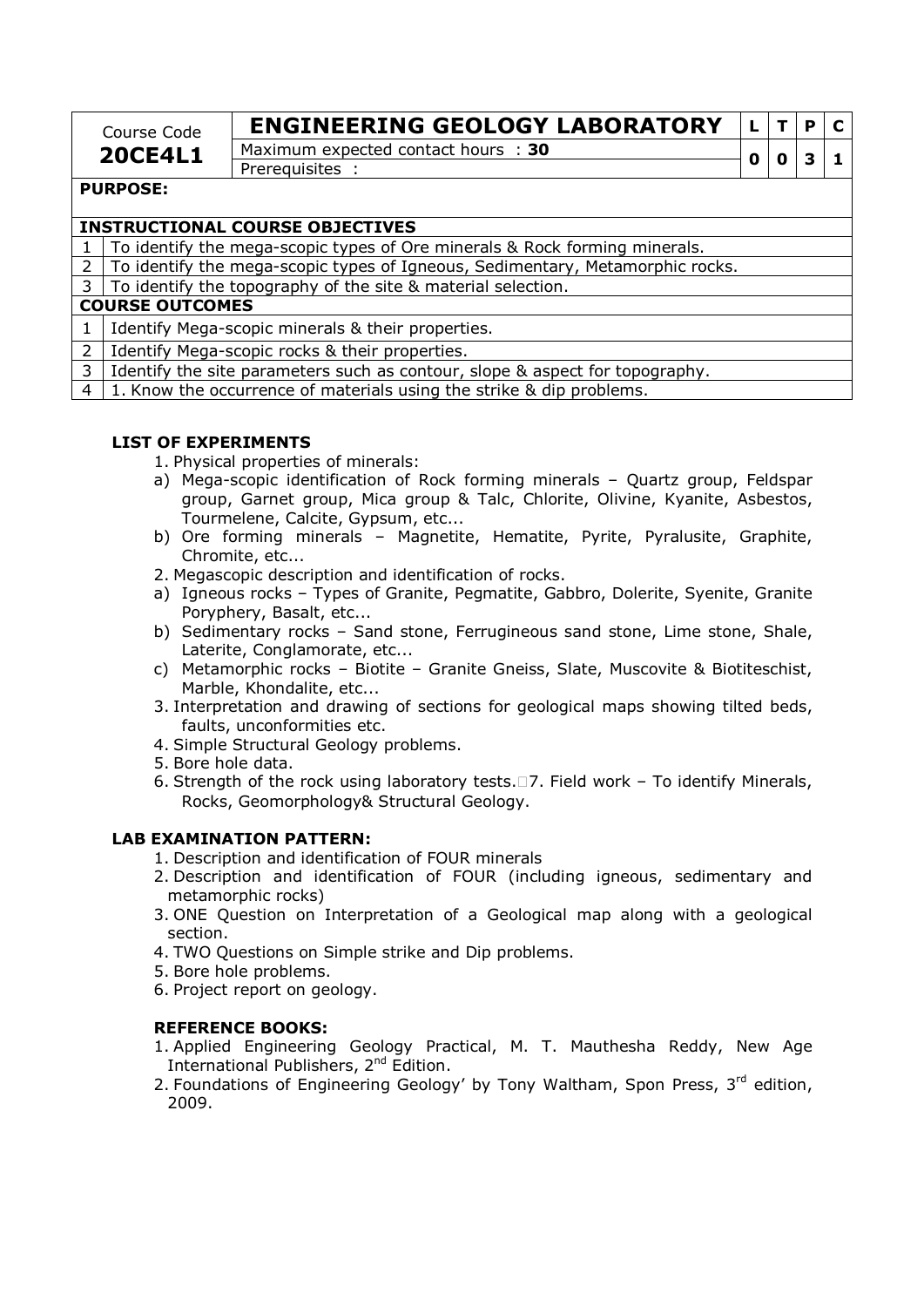| Course Code<br><b>20BS3T1</b>          |                                                                                                                                                                             | <b>NUMERICAL ANALYSIS AND</b><br><b>STATISTICS</b>                         | L | т  | P | C |  |
|----------------------------------------|-----------------------------------------------------------------------------------------------------------------------------------------------------------------------------|----------------------------------------------------------------------------|---|----|---|---|--|
|                                        |                                                                                                                                                                             | Maximum expected contact hours : 64<br>Prerequisites: Basics Of statistics | 3 | 1. |   | 3 |  |
|                                        |                                                                                                                                                                             | <b>PURPOSE:</b> Fundamentals of this course useful in Engineering subjects |   |    |   |   |  |
| <b>INSTRUCTIONAL COURSE OBJECTIVES</b> |                                                                                                                                                                             |                                                                            |   |    |   |   |  |
| 1                                      | To acquaint students with the fundamental concepts of probability and<br>statistics and to develop an understanding of the role of statistics in engineering                |                                                                            |   |    |   |   |  |
| $\mathcal{P}$                          |                                                                                                                                                                             | Introduce numerical techniques to solve the real world applications        |   |    |   |   |  |
|                                        | <b>COURSE OUTCOMES</b>                                                                                                                                                      |                                                                            |   |    |   |   |  |
| 1                                      | Examine, analyze, and compare various Probability distributions for Discrete<br>random variable                                                                             |                                                                            |   |    |   |   |  |
| $\overline{2}$                         | Examine, analyze, and compare various Probability distributions for continuous<br>random variable                                                                           |                                                                            |   |    |   |   |  |
| 3                                      | Describe and compute confidence intervals for the mean of a population. Describe<br>and compute confidence intervals for the proportion and the variance of a<br>population |                                                                            |   |    |   |   |  |
| 4                                      | Test the hypothesis concerning mean, proportion and variance and perform<br>ANOVA test.                                                                                     |                                                                            |   |    |   |   |  |
| 5                                      | Fit a curve to the numerical data and establish a relationship between two are<br>more variables.                                                                           |                                                                            |   |    |   |   |  |
| 6                                      | Preparing different control charts and check whether the process is in control or<br>not                                                                                    |                                                                            |   |    |   |   |  |

**UNIT I: Discrete Random variables and Distributions:** Introduction-Random variables- Discrete Random variable-Distribution function- Expectation-Moment Generating function Moments and properties. Discrete distributions: Binomial, Poisson and Geometric distributions and their fitting to data.

**UNIT II: Continuous Random variable and distributions:** Introduction-Continuous Random variable-Distribution function- Expectation-Moment Generating function-Moments and properties. Continuous distribution: Uniform, Exponential and Normal distributions, Normal approximation to Binomial distribution -Weibull, Gamma distribution.

**UNIT III: Sampling Theory:** Introduction - Population and samples- Sampling distribution of means (s known)-Central limit theorem- t-distribution- Sampling distribution of means (s unknown)- Sampling distribution of variances-Chi-Square and Fdistributions- Point estimation- Maximum error of estimate - Interval estimation.

**UNIT IV: Tests of Hypothesis:** Introduction –Hypothesis-Null and Alternative Hypothesis-Type I and Type II errors –Level of significance - One tail and two-tail tests-Tests concerning one mean and proportion, two means- Proportions and their differences- ANOVA for one-way and two-way classified data.

**UNIT V: Curve fitting and Correlation:** Introduction - Fitting a straight line –Second degree curve-exponential curve-power curve by method of least squares-Goodness of fit. Correlation - Linear Regression and Multiple Regression

**UNIT VI: Statistical Quality Control Methods:** Introduction - Methods for preparing control charts – Problems using x-bar, R charts, Sigma Chart and attribute charts.

### **TEXT BOOKS:**

- 1. Jay l.devore, Probability and Statistics for Engineering and the Sciences.8th edition,Cengage.
- 2. Richards A Johnson, Irvin Miller and Johnson E Freund. Probability and Statistics for Engineering, 9th Edition,PHI.

### **REFERENCE BOOKS:**